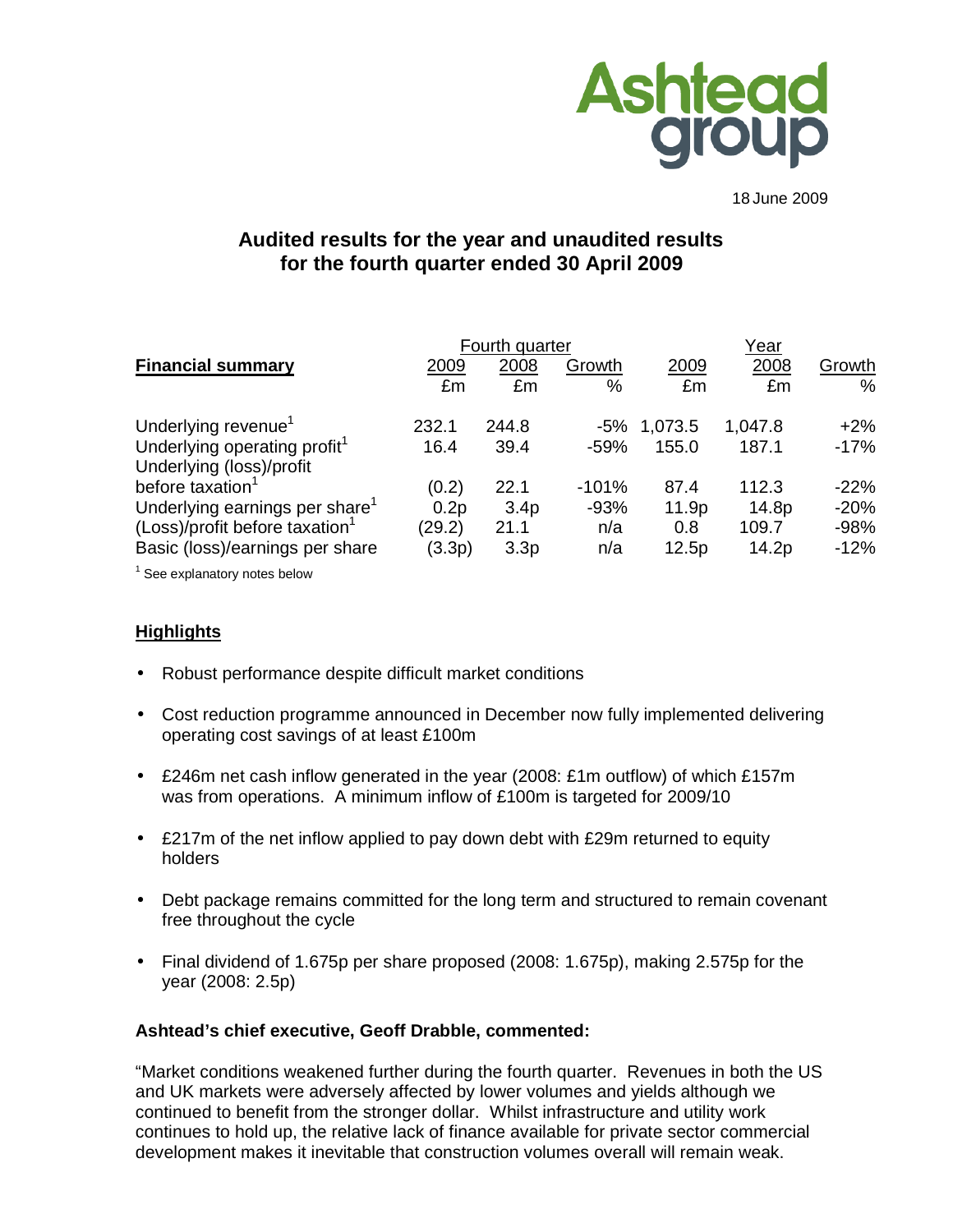Our business model and capital structure are designed to cope with the cyclical nature of our markets so we were well prepared for this downturn and this is reflected in our robust performance. We took prompt action to control costs and also to address fleet size which is helping us sustain good utilisation. May and early June have seen rental volumes in line with our expectations whilst rental yields have shown some tentative signs of flattening month on month. As a result, the Board confirms that its current expectations regarding 2009/10 performance are unchanged from those described in the trading update issued on 11 May.

We continue to believe that the fundamentals of our markets remain attractive and that, with our continuing focus on meeting the challenges of current market conditions and on cash generation, we are well positioned for the next phase of the cycle."

#### Contacts:

# Geoff Drabble Chief executive

Geon Diabble Chilet executive<br>Ian Robson Finance director France Research Brian Hudspith Maitland 020 7379 5151

#### Explanatory notes

- a) The Group adopted the amendment to IAS 16 Property, plant and equipment (and consequent amendment to IAS 7 - Statement of cash flows) included within 'Improvements to IFRSs'. This increased the Group's reported revenues and operating costs although there is no impact on earnings and prior year figures have been restated accordingly.
- b) Underlying revenue, profit and earnings per share are stated before exceptional items and amortisation of acquired intangibles. The definition of exceptional items is set out in note 4. The reconciliation of underlying earnings per share and underlying cash tax earnings per share to basic earnings per share is shown in note 7 to the attached financial information.
- c) IFRS requires that, as a disposed business, Ashtead Technology's after tax profits and total assets and liabilities are reported in the Group's accounts as single line items with the result that revenues, operating profit and pre-tax profits as reported in the Group accounts exclude Ashtead Technology. Total group results include the results of both continuing operations and Ashtead Technology.

Geoff Drabble and Ian Robson will host a meeting for equity analysts to discuss the results at 9.30am on Thursday 18 June at the offices of RBS Hoare Govett at 250 Bishopsgate, London EC2M 4AA. This meeting will be webcast live via the Company's website at www.ashtead-group.com and a replay will be available from shortly after the call concludes. A copy of this announcement and the slide presentation used for the meeting will also be available for download on the Company's website. A conference call for bondholders will begin at 3pm (10am EST).

Analysts and bondholders have already been invited to participate in the meeting and conference call but anyone not having received dial-in details should contact the Company's PR advisers, Maitland (Ashley Forget) at +44 (0)20 7379 5151.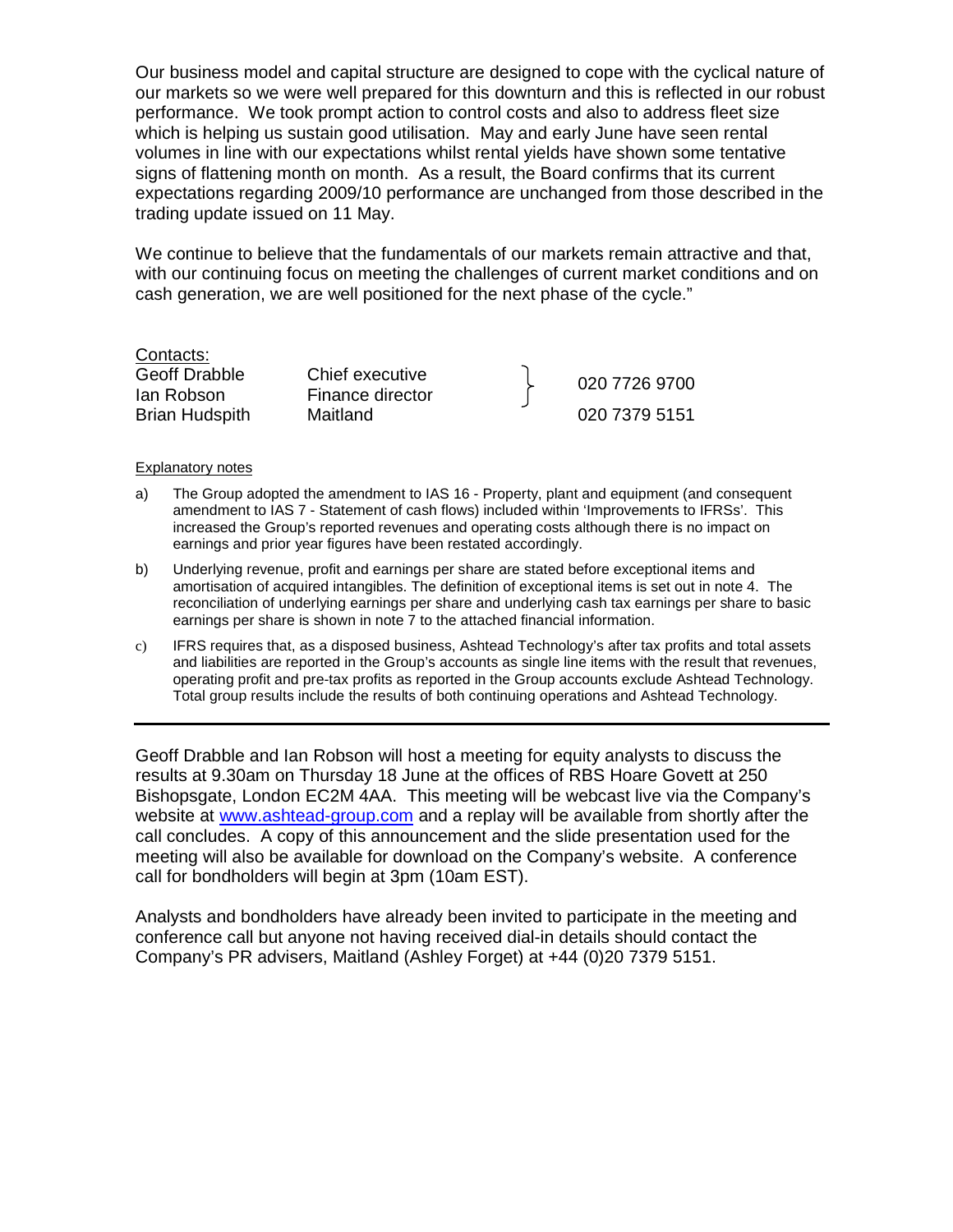### **Overview and markets**

The year was characterised by good rental volumes and profits in our first half followed by a rapid decline into recessionary conditions and weak profitability in the second half. Although the pace of decline from still good market volumes last summer into recessionary conditions was significantly more rapid than has been seen in previous cycles, the market conditions we face and the way our markets are moving through the cycle are not without precedent. Consequently, the way we have responded reflects the flexibility inherent in our business model and our experience of previous downturns.

Private non-residential construction was the first of our major markets to see a slow down, particularly amongst the smaller builders. Sectors which are most exposed to consumer spending, such as retail, were affected first but the impact is now widespread across all sectors. The speed of the decline in the current cycle is evidenced by the number of private sector projects where the decision was taken to stop work mid-project, but many more have been postponed or cancelled without work ever having begun. As usual it will take a return to GDP growth before growth returns but a consequence of the rapid slowdown is the large number of projects that are ready to recommence as soon as developers and financiers gain the necessary confidence to resume development.

Infrastructure work, most of which is publicly financed, will as usual remain stronger through the cycle with particular areas of strength being utilities, prisons, schooling and transportation. Future strength, however, depends on central funding and hence it is helpful that both US and UK administrations are committed to delivering public sector investment to improve ageing infrastructure and support employment. On the ground, however, the fact that this spending is largely delivered by local and not central government brings uncertainty over which projects will be supported and generates some delay in projects proceeding.

We believe that a combination of financial constraint and uncertain order books will result in contractors, particularly in the US, increasingly choosing the rental option. We therefore expect the established trend towards increased outsourcing of equipment supply in the US will accelerate through the cycle. At the same time our industry remains fragmented with a number of smaller rental companies surviving on leasing finance often with low or zero cost interest rates which historically was provided by the equipment manufacturers. As this source of finance has become increasingly scarce and substantially more expensive, we expect the rental market to consolidate further during the downturn, benefitting the larger, better financed players such as ourselves.

As a result, with strong market positions in both the UK and US, supported by young fleets and sound long-term debt facilities, we continue to expect that we will emerge from the current downturn with greater market share and, in the US, in a market with enhanced rental penetration.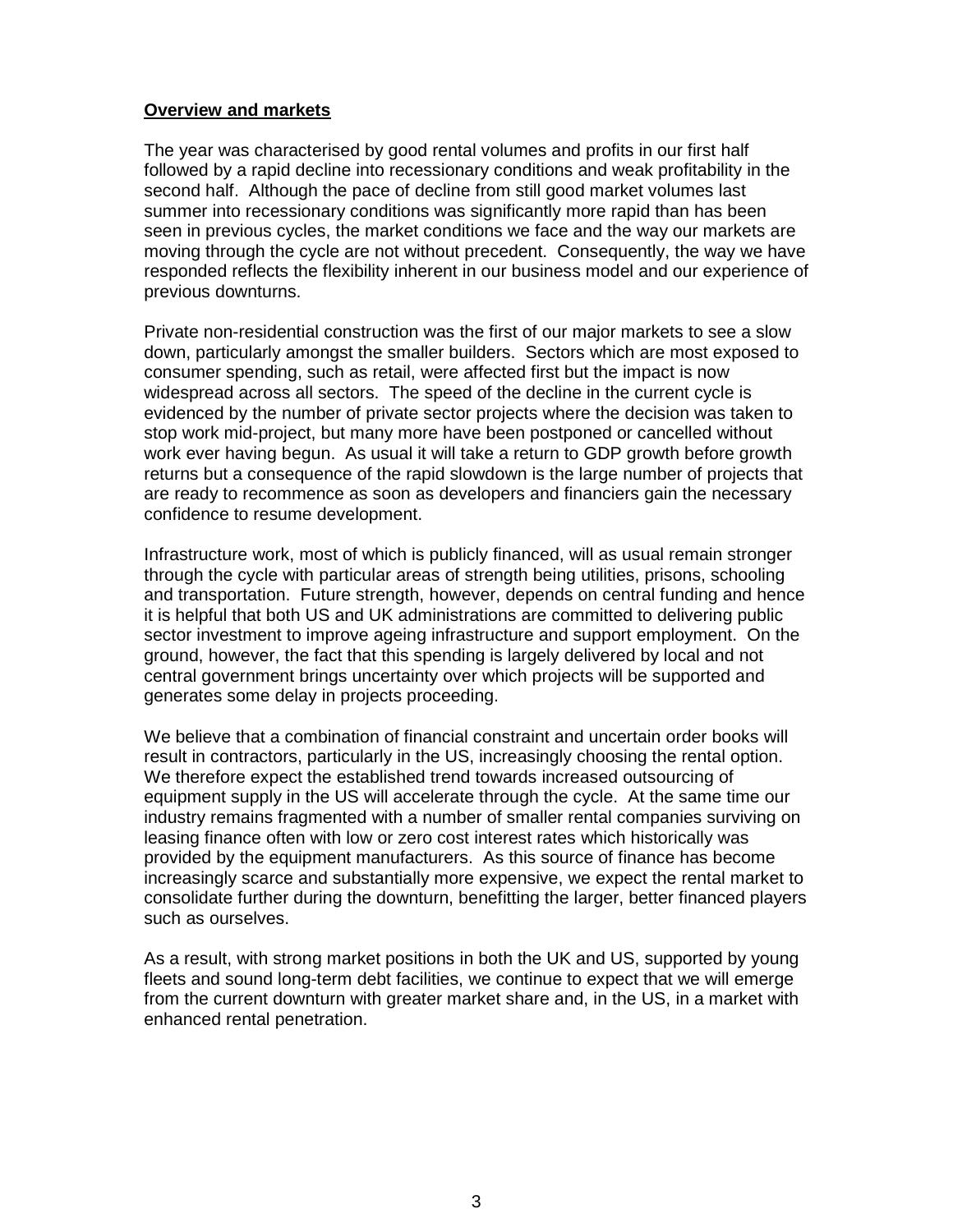In the face of reducing demand, it was, however, necessary that we configured our operations to be as efficient as possible and to lower cost. As a result, in the second half, we have reduced our rental fleets by around 10%, merged or shut 100 profit centres and reduced our workforce by around 14%. Overall these actions resulted in savings of around £100m compared to last summer in our annualised local currency cost base.

Critically, in taking rationalisation action, we have ensured that we remain positioned to service all our main geographies and markets when the upturn comes. The onetime exceptional charge incurred in delivering the savings, much of which is non-cash relating to asset impairments and future costs on closed properties, was £83m. Including the proceeds realised from the sale of the surplus equipment, the programme generated a net cash inflow in the year of around £40m.

### **Trading results**

 $\overline{a}$ 

|                                                      |         | Revenue |       | <b>EBITDA</b> |              | Operating profit |  |
|------------------------------------------------------|---------|---------|-------|---------------|--------------|------------------|--|
|                                                      | 2009    | 2008    | 2009  | 2008          | 2009         | 2008             |  |
| Sunbelt in \$m                                       | 1,450.0 | 1,626.0 | 500.4 | 598.9         | <u>241.8</u> | 330.9            |  |
| Sunbelt in £m                                        | 865.5   | 810.0   | 298.7 | 298.4         | 144.4        | 164.9            |  |
| A-Plant                                              | 208.0   | 237.8   | 62.8  | 73.2          | 16.1         | 30.2             |  |
| Group central costs                                  |         |         | (5.4) | (7.9)         | (5.5)        | (8.0)            |  |
| Continuing operations                                | 1,073.5 | 1,047.8 | 356.1 | 363.7         | 155.0        | 187.1            |  |
| Net financing costs                                  |         |         |       |               | (67.6)       | (74.8)           |  |
| Profit before tax, exceptionals and                  |         |         |       |               |              |                  |  |
| amortisation from continuing operations              |         |         |       |               | 87.4         | 112.3            |  |
| <b>Ashtead Technology</b>                            |         |         |       |               | 2.8          | 10.6             |  |
| Exceptional items (net)                              |         |         |       |               | (17.1)       |                  |  |
| Amortisation                                         |         |         |       |               | (3.4)        | (2.6)            |  |
| Total Group profit before taxation                   |         |         |       |               | 69.7         | 120.3            |  |
| Taxation                                             |         |         |       |               | <u>(6.7)</u> | (42.7)           |  |
| Profit attributable to equity holders of the Company |         |         |       |               | 63.0         | <u>77.6</u>      |  |
| <b>Margins</b>                                       |         |         |       |               |              |                  |  |
| <b>Sunbelt</b>                                       |         |         | 34.5% | 36.8%         | 16.7%        | 20.4%            |  |
| A-Plant                                              |         |         | 30.2% | 30.8%         | 7.7%         | 12.7%            |  |
| Group                                                |         |         | 33.2% | 34.7%         | 14.4%        | 17.9%            |  |

The year's results reflect markedly different performances in the first and second half of the year. In the first half we saw revenue and profit growth whereas the second half saw significant local currency revenue and profit declines. During the second half operating results also benefited from the stronger dollar. As a result, reported Group revenues grew to £1.07bn<sup>1</sup> (2008: £1.05bn), whilst the underlying pre-tax profit was £87.4m (2008: £112.3m). Measured at constant exchange rates, to eliminate currency translation effects, underlying revenue declined 11% and underlying pre-tax profit declined 29%.

 $1$  Following adoption in the year end accounts of the provisions of the 2008 "Improvements to IFRSs", underlying revenues now include as revenue £43.9m of proceeds generated from the sale of used rental equipment whilst underlying costs include as a cost of revenue, the £37.3m net book value of the equipment sold. This aligns our treatment of used sale proceeds under IFRS with that followed by Sunbelt's peers under US GAAP. Previously under IFRS Ashtead would have shown the £6.6m net gain as other income. Consequently this presentational change has had no impact on reported operating profit or earnings.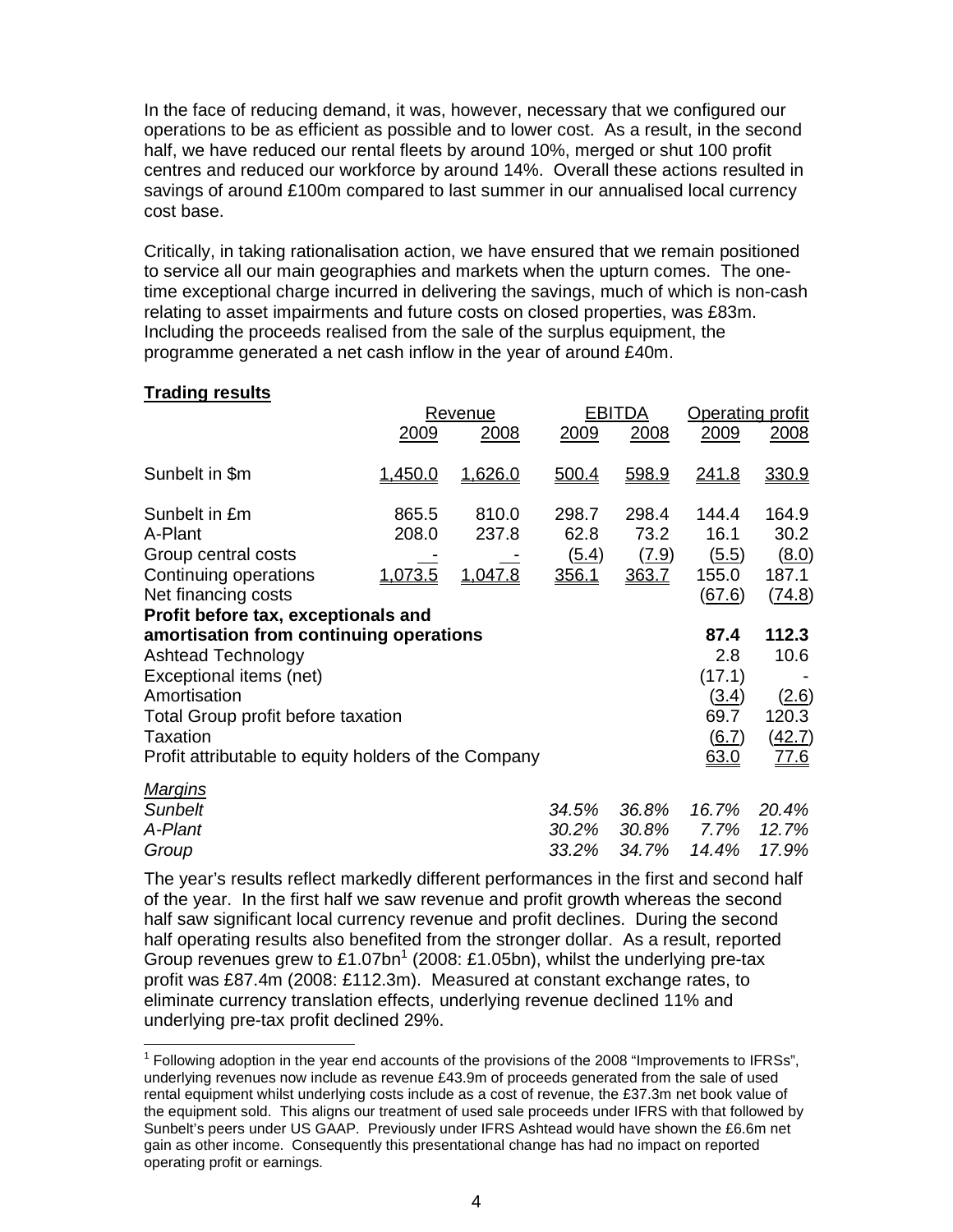# Sunbelt

For the year, Sunbelt's rental revenue declined 8% to \$1,311m reflecting a rental fleet which was on average broadly flat, physical utilisation of 66% (2008: 68%) and a decline in yield which averaged 5% for the year as a whole. Rental revenue grew 2% in the first half followed by a 19% decline in the second half as markets slowed. In the fourth quarter, measured against strong comparatives, rental revenue declined 24% reflecting an 8% reduction in fleet size, physical utilisation of 61% (2008: 64%) and a 14% reduction in yield.

Since the acquisition of NationsRent in August 2006, Sunbelt reconfigured and reshaped its enlarged business to deliver improved services to its customer base cost effectively. The ongoing benefit of these steps was underpinned by the cost reduction actions taken in the second half resulting in an 8% reduction in Sunbelt's full year operating cost base (excluding depreciation). The fourth quarter cost reduction was greater, with pre-depreciation costs down 20% as the additional cost reduction measures took hold.

As a result, Sunbelt's EBITDA for the year declined 16% to \$500m. Depreciation reflected broadly the movement in Sunbelt's average fleet size and declined 4% in the year to give an underlying operating profit for the year of \$242m (2008: \$331m).

# A-Plant

For the year, A-Plant's rental revenue declined 8% to £191m reflecting a 6% increase in average fleet size, physical utilisation of 67% (2008: 71%) and an 8% reduction in average yield. As with Sunbelt, this reflected first half growth followed by a rapid reduction in the second half. For the fourth quarter, again measured against a strong comparative, A-Plant's rental revenue decline was 22% reflecting a fleet size 5% smaller than in the prior year, physical utilisation at 68% (2008: 74%) and a yield reduction of 11%.

Action taken to reduce A-Plant's costs resulted in a 12% reduction in underlying full year operating costs (excluding depreciation) to £145m and a much larger 23% reduction in the fourth quarter to £31m.

Reflecting these factors, A-Plant's full year EBITDA declined 14% to £63m whilst the depreciation charge rose 9% to £47m reflecting the growth in its fleet size in the second half of the previous year. Consequently A-Plant's full year underlying operating profit was £16m down from £30m in the previous year.

# Group results

On a continuing basis, excluding Ashtead Technology throughout, Group EBITDA before exceptional items declined 2% to £356m whilst underlying operating profit reduced 17% to £155m. This reflected the trading results discussed above together with the translation benefit from the stronger dollar which averaged \$1.68 in the year to April 2009, 16% stronger than 2007/8's average of \$2.01.

Lower average interest rates and significantly lower underlying average debt levels resulted in a lower financing cost despite an adverse translation effect from the stronger dollar in which 99% of our debt is denominated.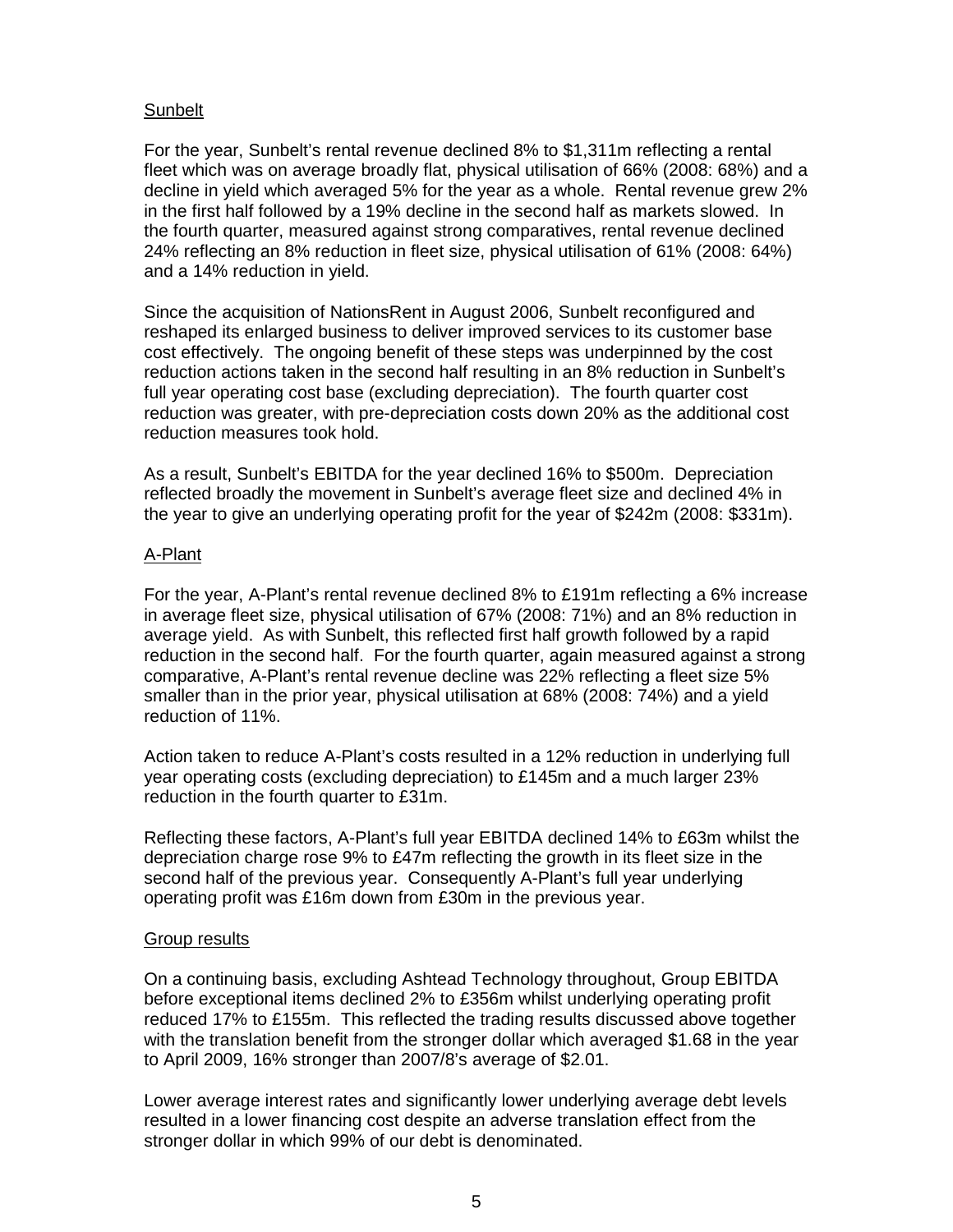Exceptional items comprised the £83m discussed above in relation to the cost reduction programmes together with a £66m pre-tax gain from the sale of Ashtead Technology in June 2008. Technology also contributed a £2m profit in the period prior to disposal. After amortisation of acquired intangibles of £3m, the reported profit before tax for the year was £1m (2008: £110m) whilst the underlying pre-tax profit from continuing operations before exceptionals was £87m (2008: £112m).

The effective tax rate for the year was stable at 34% (2008: 35%) with, again, virtually no cash tax being due. Underlying earnings per share for the year decreased 20% to 11.9p (2008: 14.8p) whilst basic earnings per share for the year were 12.5p (2008: 14.2p).

# **Capital expenditure**

Capital expenditure totalled £238m (2008: £331m) including £208m on rental fleet replacement. Disposal proceeds totalled £100m (2008: £78m) giving net expenditure of £138m (2008: £253m). The average age of the Group's rental fleet at 30 April 2009 was 35 months up by only 4 months from 31 months at 30 April 2008.

Next year's capital expenditure is again expected to be entirely for replacement rather than growth. We currently anticipate spending around 70% of depreciation or around £100m net of disposal proceeds but, with short lead times and no forward commitments, we have the flexibility to adjust this as required to reflect market conditions.

# **Cash flow and net debt**

£246m of net cash inflow was generated in the year comprising £157m from operations and a further £89m generated from the sale of Ashtead Technology. £29m of this net inflow was returned to equity shareholders by way of dividends (£13m) and share buy-backs (£16m) with £217m applied to reduce outstanding debt.

As a result, closing net debt was significantly lower than last year on an underlying basis at £1,036m (2008 net debt at 2009 exchange rates: £1,268m). Closing net debt was also \$20m below the \$1,555m target announced a year ago. Closing net debt, however, includes an adverse translation increase of £285m since last year end reflecting sterling's 25% decline against the dollar and the fact that 99% of our debt is drawn in dollars to provide a natural hedge against Sunbelt's dollar based assets on which there was an equivalent £355m translation gain. The ratio of net debt to underlying EBITDA at constant rates was 2.6 times at 30 April 2009, almost unchanged from last year's 2.5 times and well within our 2-3 times target range.

Our debt package remains well structured for the challenges of current market conditions. We retain substantial headroom on facilities which are committed for the long term, an average of 4.6 years at 30 April 2009, with the first maturity on our asset-based senior bank facility not being due until August 2011. Availability under the \$1.75bn asset-based loan facility was \$550m at 30 April 2009 (\$602m at 30 April 2008) well above the \$125m level at which the entire debt package is covenant free.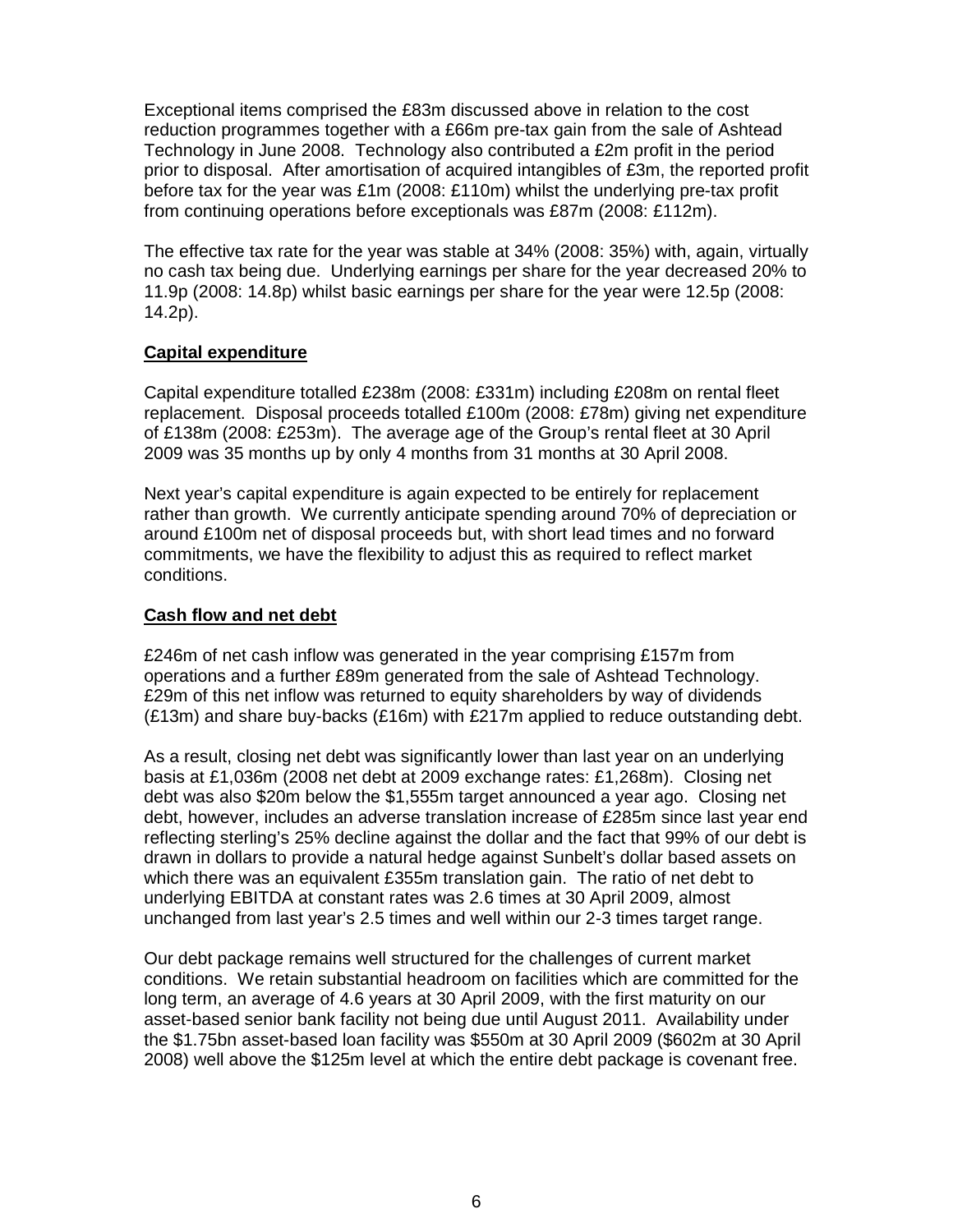# **Return on Investment**

Return on investment (underlying operating profit divided by the weighted average net assets employed, including goodwill but excluding debt and tax) was 9.7% (2008: 14.0%) for the year. RoI for Sunbelt was 10.8% (2008: 14.4%) whilst RoI at A-Plant was 5.1% (2008: 10.9%).

# **Dividends**

The Board is proposing a final dividend of 1.675p (2008: 1.675p) making 2.575p for the year (2008: 2.5p) and costing £12.8m (2008: £12.8m). The proposed full year dividend is covered 4.5 times by underlying profits after tax from continuing operations. If approved by shareholders at the forthcoming Annual General Meeting, the final dividend will be paid on 11 September 2009 to shareholders on record at 21 August 2009.

# **Current trading and outlook**

Most of our markets remain weak with limited visibility. However, May and early June have seen rental volumes in line with our expectations whilst rental yields have shown some tentative signs of flattening month on month. As a result, the Board confirms that its current expectations regarding 2009/10 performance are unchanged from those described in the trading update issued on 11 May.

We continue to believe that the fundamentals of our markets remain attractive and that, with our continuing focus on meeting the challenges of current market conditions and on cash generation, we are well positioned for the next phase of the cycle.

#### **Forward looking statements**

This announcement contains forward looking statements. These have been made by the directors in good faith using information available up to the date on which they approved this report. The directors can give no assurance that these expectations will prove to be correct. Due to the inherent uncertainties, including both business and economic risk factors underlying such forward looking statements, actual results may differ materially from those expressed or implied by these forward looking statements. Except as required by law or regulation, the directors undertake no obligation to update any forward looking statements whether as a result of new information, future events or otherwise.

#### **Directors' responsibility statement**

The forthcoming Annual Report & Accounts contains the following statement by the Board acknowledging its responsibility for the financial statements:

"The Board confirms to the best of its knowledge (a) the consolidated financial statements, prepared in accordance with IFRS as issued by the International Accounting Standards Board and IFRS as adopted by the EU, give a true and fair view of the assets, liabilities, financial position and profit of the Group; and (b) the Directors' Report includes a fair review of the development and performance of the business and the position of the Group, together with a description of the principal risks and uncertainties that it faces."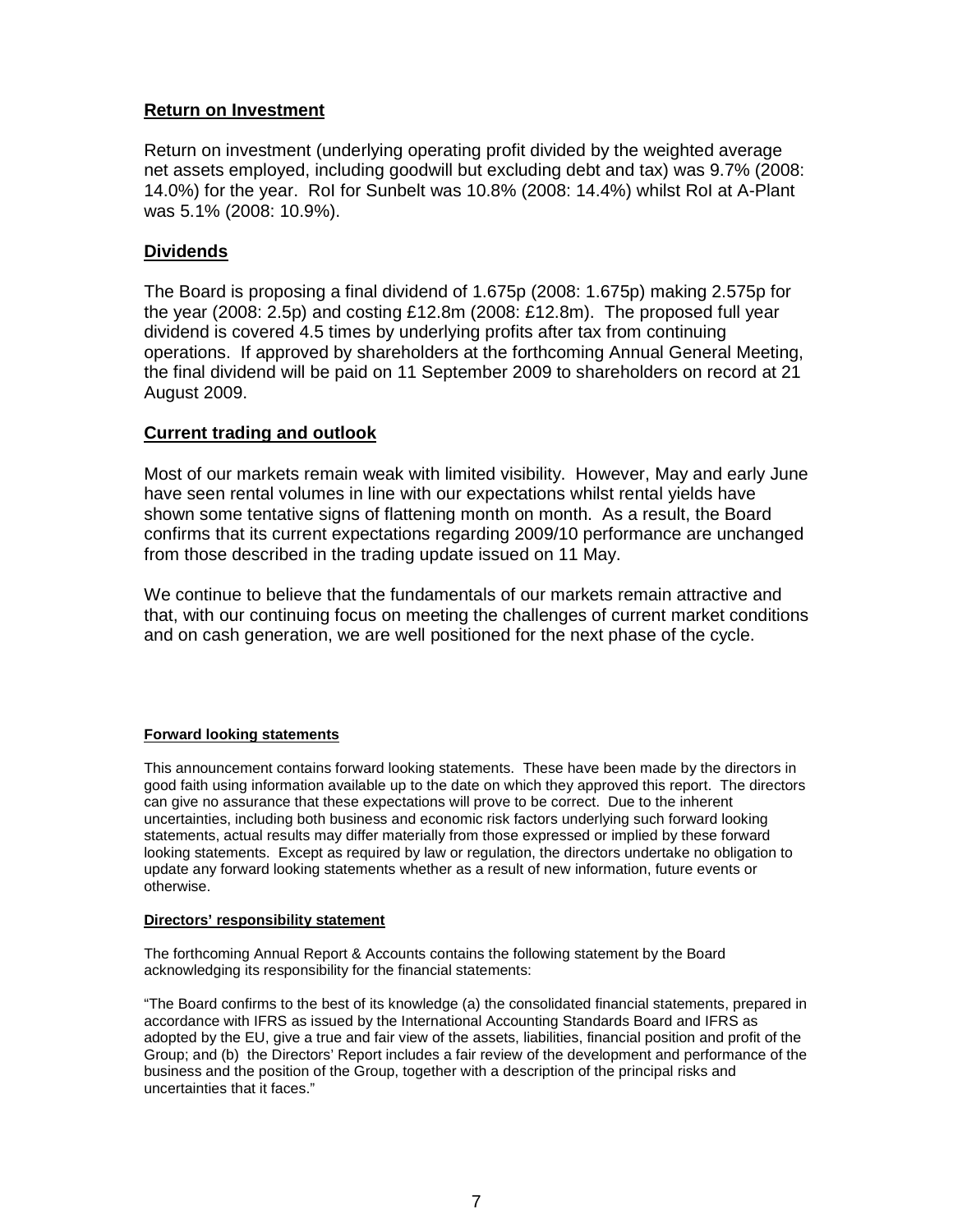#### **CONSOLIDATED INCOME STATEMENT FOR THE THREE MONTHS ENDED 30 APRIL 2009**

|                                                                                                                        |                                                        | 2009                                         |                                               |                                                               | 2008                                         |                                              |
|------------------------------------------------------------------------------------------------------------------------|--------------------------------------------------------|----------------------------------------------|-----------------------------------------------|---------------------------------------------------------------|----------------------------------------------|----------------------------------------------|
|                                                                                                                        | <b>Before</b><br>exceptional items<br>and amortisation | <b>Exceptional items</b><br>and amortisation | Total                                         | Before<br>exceptional items<br>and amortisation<br>(restated) | <b>Exceptional items</b><br>and amortisation | Total<br>(restated)                          |
| <u>Fourth quarter - unaudited</u>                                                                                      | £m                                                     | £m                                           | £m                                            | £m                                                            | £m                                           | £m                                           |
|                                                                                                                        |                                                        |                                              |                                               |                                                               |                                              |                                              |
| <b>Continuing operations</b><br><b>Revenue</b><br>Rental revenue                                                       | 218.8                                                  |                                              | 218.8                                         | 220.3                                                         |                                              | 220.3                                        |
| Sale of new equipment,<br>merchandise and consumables<br>Sale of used rental equipment                                 | 12.2<br>1.1<br>232.1                                   | 30.5<br>30.5                                 | 12.2<br>31.6<br>262.6                         | 14.7<br>9.8<br>244.8                                          | $\blacksquare$                               | 14.7<br>9.8<br>244.8                         |
| <b>Operating costs</b><br>Staff costs<br>Used rental equipment sold<br>Other operating costs<br>Other income           | (76.7)<br>0.4<br>(87.6)<br>(163.9)                     | (2.9)<br>(30.3)<br>(17.0)<br>0.1<br>(50.1)   | (79.6)<br>(29.9)<br>(104.6)<br>0.1<br>(214.0) | (70.9)<br>(10.8)<br>(80.4)<br>1.0<br>(161.1)                  | (0.3)<br>(0.3)                               | (70.9)<br>(10.8)<br>(80.4)<br>0.7<br>(161.4) |
| <b>EBITDA*</b><br>Depreciation<br>Amortisation of intangibles<br><b>Operating (loss)/profit</b><br>Net financing costs | 68.2<br>(51.8)<br>16.4<br>(16.6)                       | (19.6)<br>(8.2)<br>(1.2)<br>(29.0)           | 48.6<br>(60.0)<br>(1.2)<br>(12.6)<br>(16.6)   | 83.7<br>(44.3)<br>39.4<br>(17.3)                              | (0.3)<br>(0.7)<br>(1.0)                      | 83.4<br>(44.3)<br>(0.7)<br>38.4<br>(17.3)    |
| (Loss)/profit on ordinary<br>activities before taxation<br>Taxation:                                                   | (0.2)                                                  | (29.0)                                       | (29.2)                                        | 22.1                                                          | (1.0)                                        | 21.1                                         |
| - current<br>- deferred                                                                                                | (0.6)<br>2.0<br>1.4                                    | 1.3<br>9.9<br>11.2                           | 0.7<br><u>11.9</u><br>12.6                    | 3.8<br>(10.8)<br>(7.0)                                        | 0.6<br>0.6                                   | 3.8<br>(10.2)<br>(6.4)                       |
| (Loss)/profit from<br>continuing operations                                                                            | 1.2                                                    | (17.8)                                       | (16.6)                                        | 15.1                                                          | (0.4)                                        | 14.7                                         |
| (Loss)/profit from<br>discontinued operations                                                                          |                                                        | (0.1)                                        | (0.1)                                         | 2.8                                                           |                                              | 2.8                                          |
| (Loss)/profit attributable to<br>equity holders of the Company                                                         | 1.2                                                    | (17.9)                                       | (16.7)                                        | 17.9                                                          | (0.4)                                        | <u>17.5</u>                                  |
| <b>Continuing operations</b><br>Basic earnings per share<br>Diluted earnings per share                                 | 0.2p<br>0.2p                                           | (3.5p)<br>(3.5p)                             | (3.3p)<br>(3.3p)                              | 2.9 <sub>p</sub><br>2.9p                                      | (0.1p)<br>(0.1p)                             | 2.8p<br>2.8p                                 |
| <b>Total continuing and</b><br>discontinued operations<br>Basic earnings per share<br>Diluted earnings per share       | 0.2p<br>0.2p                                           | (3.5p)<br>(3.5p)                             | (3.3p)<br>(3.3p)                              | 3.4 <sub>p</sub><br>3.4 <sub>p</sub>                          | (0.1p)<br>(0.1p)                             | 3.3p<br>3.3 <sub>p</sub>                     |

\* EBITDA is presented here as an additional performance measure as it is commonly used by investors and lenders.

Details of principal risks and uncertainties are given in the Review of Fourth Quarter, Balance Sheet and Cash Flow accompanying these financial statements.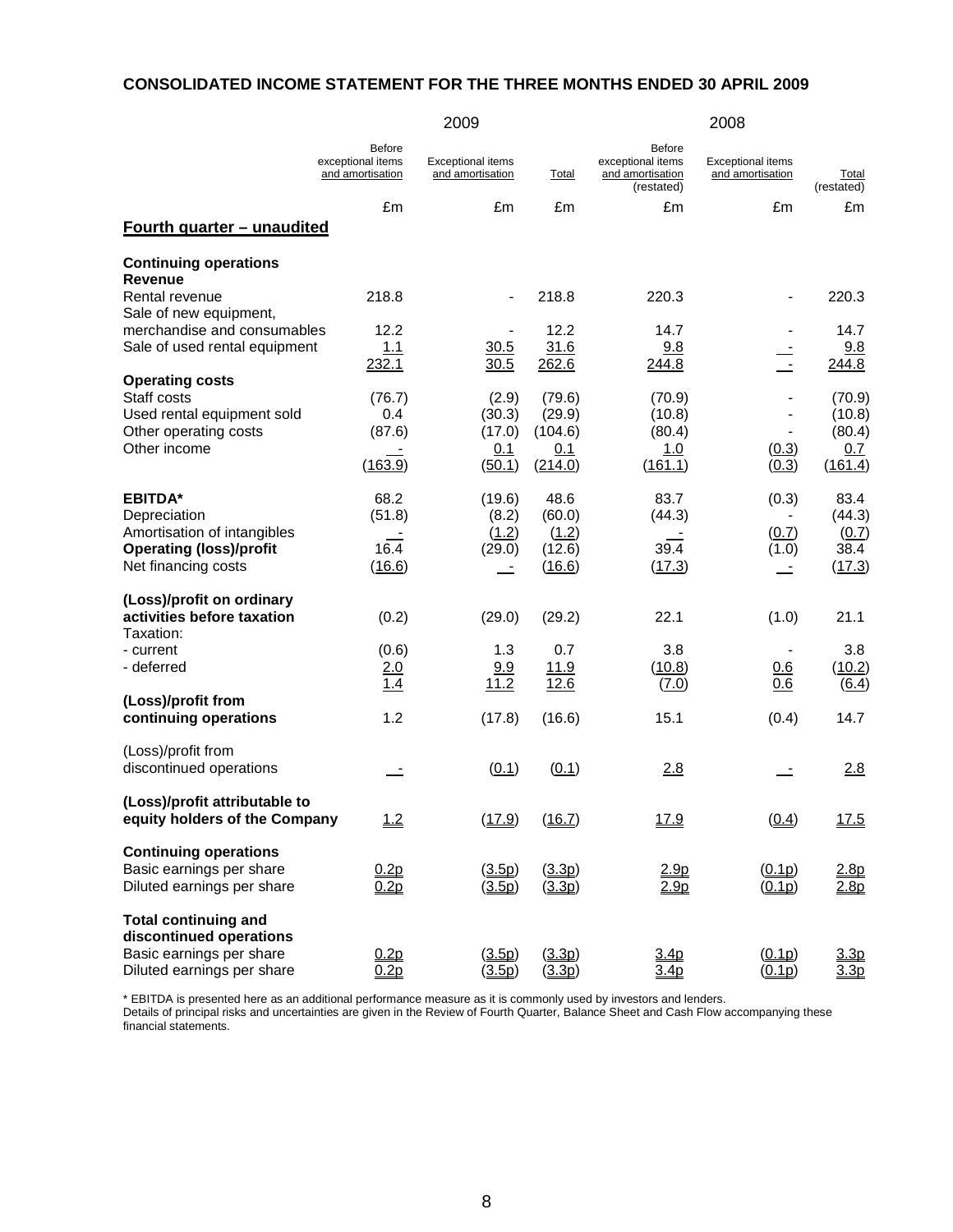# **CONSOLIDATED INCOME STATEMENT FOR THE YEAR ENDED 30 APRIL 2009**

|                                                                                                                  |                                                 | 2009                                         |                                                       | 2008                                                          |                                              |                                                       |  |
|------------------------------------------------------------------------------------------------------------------|-------------------------------------------------|----------------------------------------------|-------------------------------------------------------|---------------------------------------------------------------|----------------------------------------------|-------------------------------------------------------|--|
|                                                                                                                  | Before<br>exceptional items<br>and amortisation | <b>Exceptional items</b><br>and amortisation | <u>Total</u>                                          | Before<br>exceptional items<br>and amortisation<br>(restated) | <b>Exceptional items</b><br>and amortisation | <b>Total</b><br>(restated)                            |  |
| Year to 30 April 2009 - audited                                                                                  | £m                                              | £m                                           | £m                                                    | £m                                                            | £m                                           | £m                                                    |  |
| <b>Continuing operations</b>                                                                                     |                                                 |                                              |                                                       |                                                               |                                              |                                                       |  |
| Revenue<br>Rental revenue<br>Sale of new equipment,                                                              | 974.0                                           |                                              | 974.0                                                 | 917.3                                                         |                                              | 917.3                                                 |  |
| merchandise and consumables<br>Sale of used rental equipment                                                     | 55.6<br>43.9<br>1,073.5                         | 50.5<br>50.5                                 | 55.6<br>94.4<br>1,124.0                               | 58.8<br>71.7<br>1,047.8                                       | $\overline{\phantom{a}}$                     | 58.8<br>71.7<br>1,047.8                               |  |
| <b>Operating costs</b><br>Staff costs<br>Used rental equipment sold<br>Other operating costs<br>Other income     | (313.4)<br>(37.3)<br>(367.6)<br>0.9<br>(717.4)  | (4.5)<br>(50.3)<br>(35.7)<br>0.7<br>(89.8)   | (317.9)<br>(87.6)<br>(403.3)<br><u>1.6</u><br>(807.2) | (298.9)<br>(63.4)<br>(323.2)<br><u>1.4</u><br>(684.1)         | $\blacksquare$                               | (298.9)<br>(63.4)<br>(323.2)<br><u>1.4</u><br>(684.1) |  |
| <b>EBITDA*</b><br>Depreciation<br>Amortisation of intangibles<br><b>Operating profit</b><br>Net financing costs  | 356.1<br>(201.1)<br>155.0<br>(67.6)             | (39.3)<br>(43.9)<br>(3.4)<br>(86.6)          | 316.8<br>(245.0)<br>(3.4)<br>68.4<br>(67.6)           | 363.7<br>(176.6)<br>187.1<br>(74.8)                           | (2.6)<br>(2.6)                               | 363.7<br>(176.6)<br>(2.6)<br>184.5<br>(74.8)          |  |
| Profit on ordinary activities<br>before taxation<br>Taxation:                                                    | 87.4                                            | (86.6)                                       | 0.8                                                   | 112.3                                                         | (2.6)                                        | 109.7                                                 |  |
| - current<br>- deferred                                                                                          | (2.7)<br>(26.9)<br>(29.6)                       | 2.6<br>28.2<br>30.8                          | (0.1)<br><u> 1.3</u><br>1.2                           | (5.7)<br>(33.4)<br>(39.1)                                     | (0.6)<br>(0.6)                               | (5.7)<br>(34.0)<br>(39.7)                             |  |
| <b>Profit from</b><br>continuing operations                                                                      | 57.8                                            | (55.8)                                       | 2.0                                                   | 73.2                                                          | (3.2)                                        | 70.0                                                  |  |
| Profit from<br>discontinued operations                                                                           | 2.0                                             | 59.0                                         | 61.0                                                  | <u>7.6</u>                                                    | $\overline{\phantom{a}}$                     | <u>7.6</u>                                            |  |
| <b>Profit attributable to</b><br>equity holders of the Company                                                   | 59.8                                            | 3.2                                          | 63.0                                                  | 80.8                                                          | (3.2)                                        | 77.6                                                  |  |
| <b>Continuing operations</b><br>Basic earnings per share<br>Diluted earnings per share                           | 11.5p<br>11.4p                                  | $(\underline{11.1p})$<br>(11.0p)             | 0.4p<br>0.4p                                          | 13.4p<br><u>13.3p</u>                                         | (0.6p)<br>(0.6p)                             | 12.8p<br>12.7p                                        |  |
| <b>Total continuing and</b><br>discontinued operations<br>Basic earnings per share<br>Diluted earnings per share | 11.9p<br>11.8p                                  | 0.6p<br>0.7p                                 | 12.5p<br>12.5p                                        | 14.8p<br>14.7p                                                | (0.6p)<br>(0.6p)                             | 14.2p<br>14.1p                                        |  |

\* EBITDA is presented here as an additional performance measure as it is commonly used by investors and lenders.

Details of principal risks and uncertainties are given in the Review of Fourth Quarter, Balance Sheet and Cash Flow accompanying these financial statements.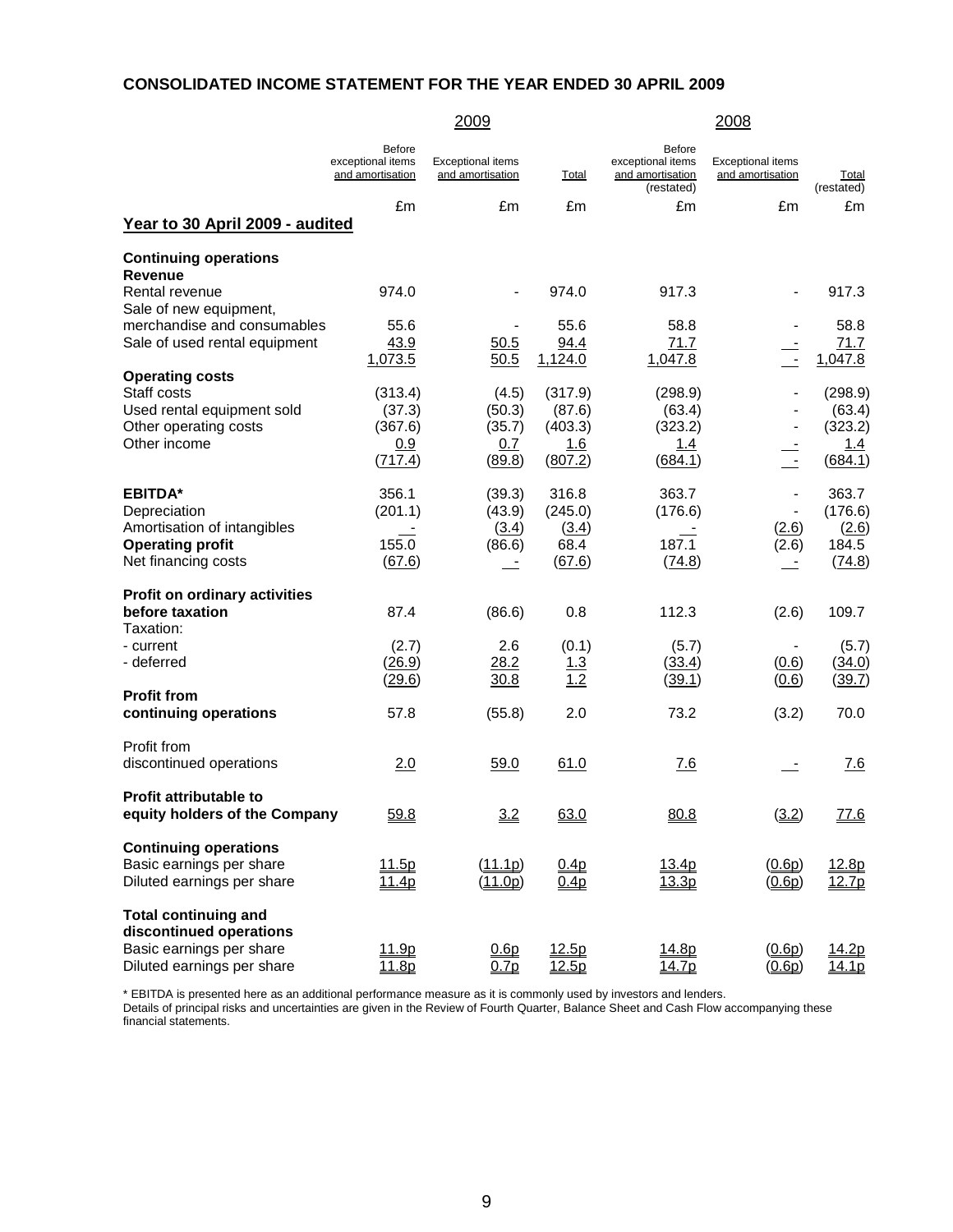### **CONSOLIDATED STATEMENT OF RECOGNISED INCOME AND EXPENSE**

|                                                         | Unaudited<br>Three months to<br>30 April |              | Audited<br>Year to<br>30 April |             |
|---------------------------------------------------------|------------------------------------------|--------------|--------------------------------|-------------|
|                                                         |                                          |              |                                |             |
|                                                         |                                          |              |                                |             |
|                                                         | 2009                                     | 2008         | 2009                           | 2008        |
|                                                         |                                          | (restated)   |                                | (restated)  |
|                                                         | £m                                       | £m           | £m                             | £m          |
| Net (loss)/profit for the period                        | (16.7)                                   | 17.5         | 63.0                           | 77.6        |
| Net actuarial loss on defined benefit<br>pension scheme | (7.4)                                    | (0.6)        | (7.4)                          | (0.6)       |
| Tax on items taken directly to equity                   | 2.8                                      | (0.9)        | (1.3)                          | (3.0)       |
| Foreign currency translation differences                | (3.4)                                    | <u>0.7</u>   | 59.8                           | 2.0         |
| Total recognised income and expense for the period      | <u>(24.7)</u>                            | <u> 16.7</u> | <u> 114.1</u>                  | <u>76.0</u> |

# **CONSOLIDATED STATEMENT OF CHANGES IN EQUITY**

|                                                         | Unaudited                   |              | Audited             |            |
|---------------------------------------------------------|-----------------------------|--------------|---------------------|------------|
|                                                         | Three months to<br>30 April |              | Year to<br>30 April |            |
|                                                         |                             |              |                     |            |
|                                                         | 2009                        | 2008         | 2009                | 2008       |
|                                                         |                             | (restated)   |                     | (restated) |
|                                                         | £m                          | £m           | £m                  | £m         |
| Total recognised income and expense for the period      | (24.7)                      | 16.7         | 114.1               | 76.0       |
| Issue of ordinary shares, net of expenses               |                             |              |                     | 0.5        |
| Re-issue of ordinary shares from treasury               |                             |              | 0.2                 |            |
| Dividends paid                                          | (4.5)                       | (4.4)        | (12.9)              | (10.5)     |
| Share-based payments                                    | 0.3                         | 0.5          | (0.8)               | 2.5        |
| Own shares purchased by the Company                     |                             | (12.2)       | (15.7)              | (23.3)     |
| Own shares purchased by the ESOT                        |                             | (0.1)        | (0.4)               | (1.6)      |
| Realisation of foreign exchange translation differences |                             |              |                     |            |
| on Technology disposal                                  |                             |              | <u>1.2</u>          |            |
| Net (decrease)/increase in equity in the year           | (28.9)                      | 0.5          | 85.7                | 43.6       |
| Opening equity as reported                              | 549.9                       | 439.8        | 436.1               | 396.7      |
| Restatement on application of IFRIC 14 (note 1)         | <u>5.0</u>                  |              | 4.2                 |            |
| <b>Closing equity</b>                                   | 526.0                       | <u>440.3</u> | 526.0               | 440.3      |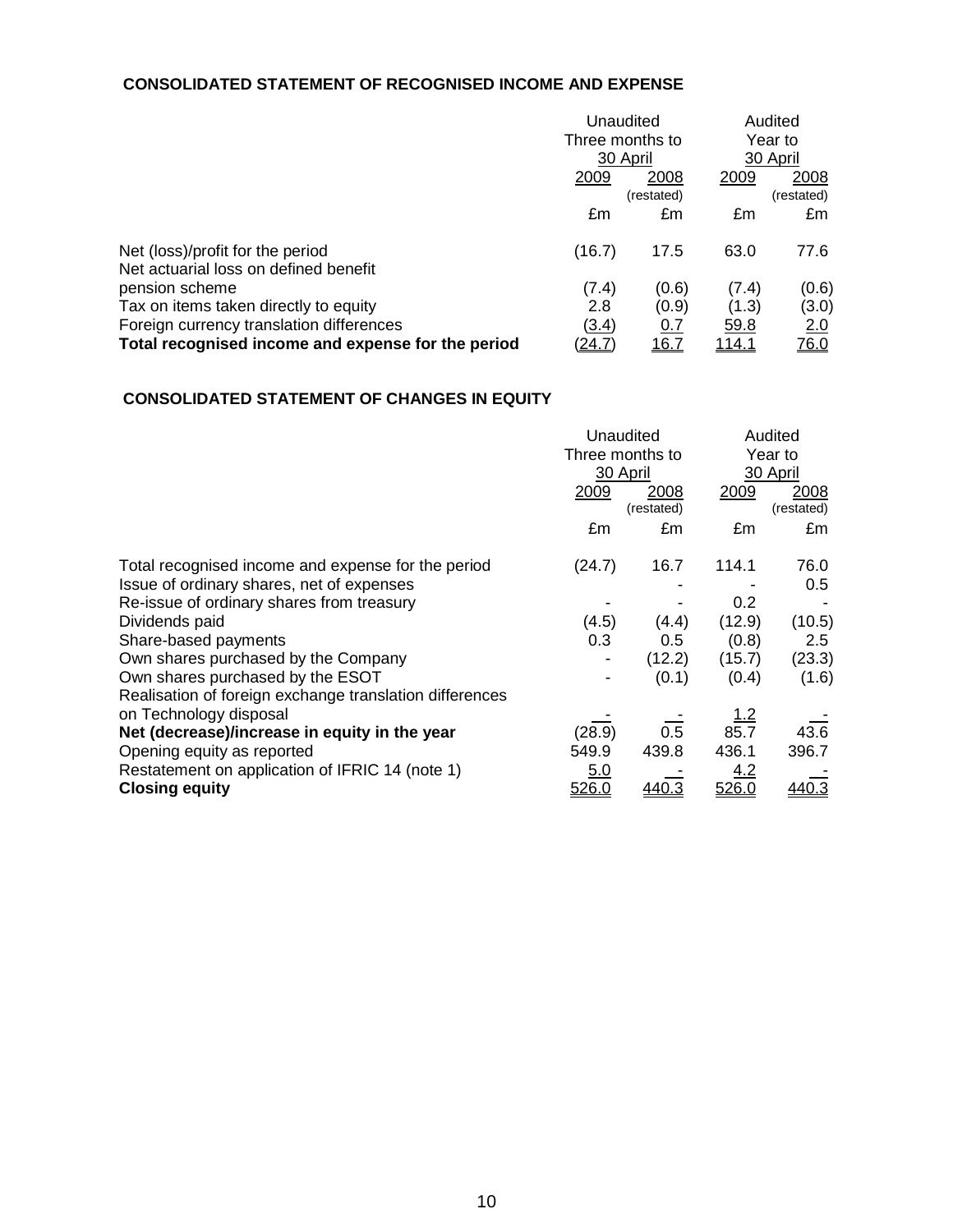### **CONSOLIDATED BALANCE SHEET AT 30 APRIL 2009**

|                                                                | Audited              |                  |  |  |
|----------------------------------------------------------------|----------------------|------------------|--|--|
|                                                                | 2009                 | 2008             |  |  |
|                                                                |                      | (restated)       |  |  |
|                                                                | £m                   | £m               |  |  |
| <b>Current assets</b>                                          |                      |                  |  |  |
| Inventories                                                    | 10.4                 | 22.6             |  |  |
| Trade and other receivables                                    | 148.3                | 159.9            |  |  |
| Current tax asset                                              | 1.5                  | 2.2              |  |  |
| Cash and cash equivalents                                      | 1.7                  | 1.8              |  |  |
|                                                                | 161.9                | 186.5            |  |  |
| Assets held for sale                                           | 1.6                  | 26.8             |  |  |
|                                                                | <u>163.5</u>         | 213.3            |  |  |
| <b>Non-current assets</b>                                      |                      |                  |  |  |
| Property, plant and equipment                                  |                      |                  |  |  |
| - rental equipment                                             | 1,140.5              | 994.0            |  |  |
| - other assets                                                 | <u>153.5</u>         | 136.1            |  |  |
|                                                                | 1,294.0              | 1,130.1          |  |  |
| Intangible assets - brand names and other acquired intangibles | 5.9                  | 8.0              |  |  |
| Goodwill                                                       | 385.4                | 291.9            |  |  |
| Deferred tax asset                                             | 12.3                 | 18.0             |  |  |
| Defined benefit pension fund surplus                           | 0.3                  | 5.8              |  |  |
|                                                                | 1,697.9              | 1,453.8          |  |  |
|                                                                |                      |                  |  |  |
| <b>Total assets</b>                                            | <u>1,861.4</u>       | <u>1.667.1</u>   |  |  |
|                                                                |                      |                  |  |  |
| <b>Current liabilities</b>                                     |                      |                  |  |  |
| Trade and other payables                                       | 106.7                | 129.1            |  |  |
| Debt due in less than one year                                 | 6.9                  | 7.6              |  |  |
| Provisions                                                     |                      | 9.1              |  |  |
|                                                                | <u>17.4</u><br>131.0 | 145.8            |  |  |
| Liabilities associated with assets classified as held for sale |                      |                  |  |  |
|                                                                |                      | 6.5              |  |  |
|                                                                | 131.0                | 152.3            |  |  |
| <b>Non-current liabilities</b>                                 |                      |                  |  |  |
| Debt due in more than one year                                 | 1,030.7              | 957.4            |  |  |
| Provisions                                                     | 36.8                 | 18.8             |  |  |
| Deferred tax liability                                         | 136.9                | 98.3             |  |  |
|                                                                | 1,204.4              | 1,074.5          |  |  |
|                                                                |                      |                  |  |  |
| <b>Total liabilities</b>                                       | 1,335.4              | 1,226.8          |  |  |
|                                                                |                      |                  |  |  |
| <b>Equity</b>                                                  |                      |                  |  |  |
| Share capital                                                  | 55.3                 | 56.2             |  |  |
| Share premium account                                          | 3.6                  | 3.6 <sub>1</sub> |  |  |
| Capital redemption reserve                                     | 0.9                  |                  |  |  |
| Non-distributable reserve                                      | 90.7                 | 90.7             |  |  |
| Own shares held by the Company                                 | (33.1)               | (23.3)           |  |  |
| Own shares held through the ESOT                               | (6.3)                | (7.0)            |  |  |
| Cumulative foreign exchange translation differences            | 29.1                 | (28.2)           |  |  |
| Retained earnings                                              | 385.8                | 348.3            |  |  |
| Equity attributable to equity holders of the Company           | 526.0                | 440.3            |  |  |
|                                                                |                      |                  |  |  |
| <b>Total liabilities and equity</b>                            | <u>1,861.4</u>       | <u>1,667.1</u>   |  |  |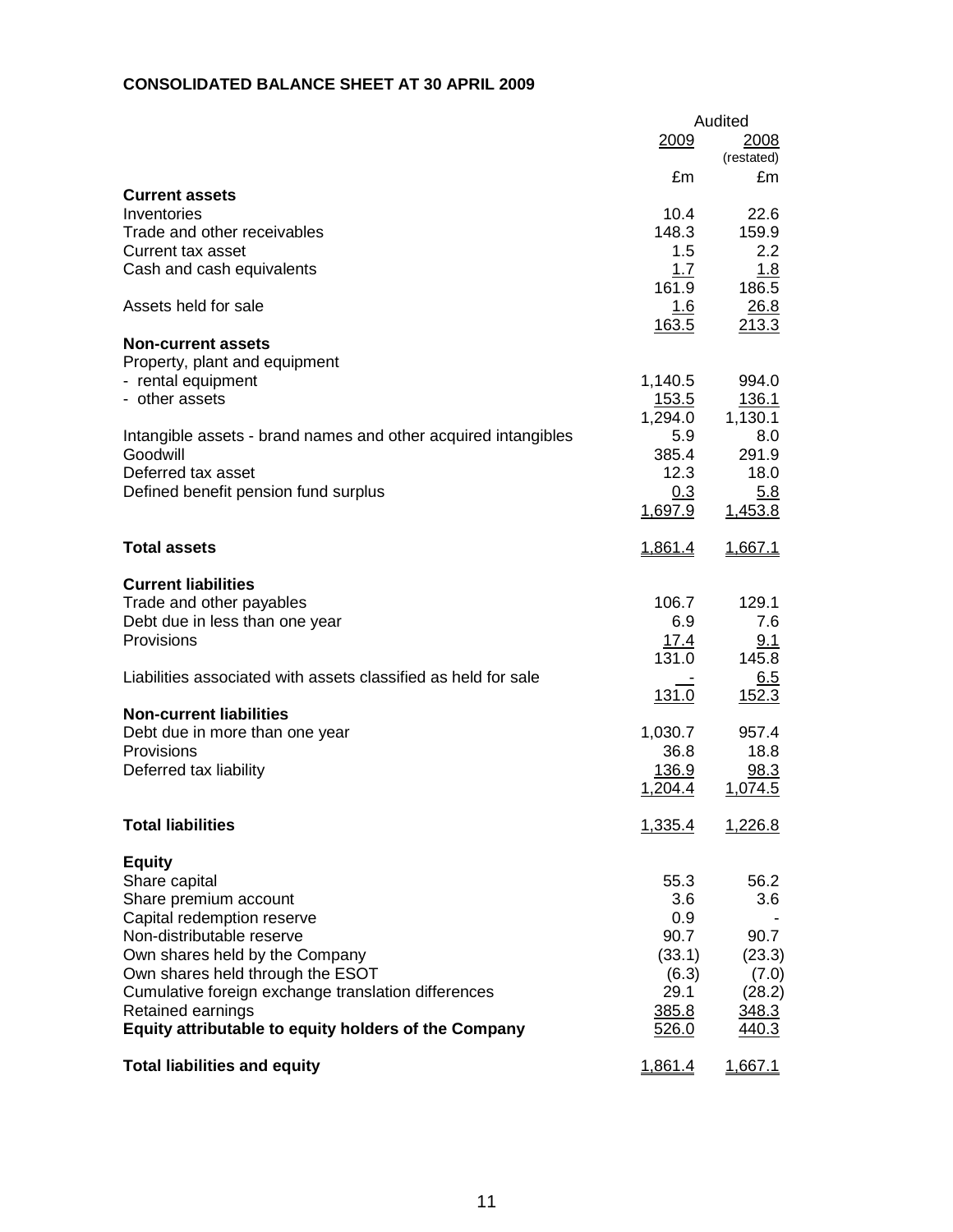# **CONSOLIDATED CASH FLOW STATEMENT FOR THE YEAR ENDED 30 APRIL 2009**

|                                                              | Audited |                    |  |
|--------------------------------------------------------------|---------|--------------------|--|
|                                                              | 2009    | 2008<br>(restated) |  |
|                                                              | £m      | £m                 |  |
| Cash flows from operating activities                         |         |                    |  |
| Cash generated from operations before exceptional            |         |                    |  |
| items and changes in rental fleet                            | 373.6   | 356.4              |  |
| <b>Exceptional costs</b>                                     | (9.4)   | (9.5)              |  |
| Payments for rental property, plant and equipment            | (208.5) | (315.7)            |  |
| Proceeds from disposal of rental property, plant             |         |                    |  |
| and equipment before exceptional disposals                   | 39.2    | 87.1               |  |
| Exceptional proceeds from disposal of rental                 |         |                    |  |
| property, plant and equipment                                | 46.1    |                    |  |
| Cash generated from operations                               | 241.0   | 118.3              |  |
| Financing costs paid                                         | (64.7)  | (76.4)             |  |
| Tax received/(paid)                                          | 0.8     | (6.4)              |  |
| Net cash from operating activities                           | 177.1   | 35.5               |  |
| <b>Cash flows from investing activities</b>                  |         |                    |  |
| Acquisition of businesses                                    | (0.3)   | (5.9)              |  |
| Disposal of businesses                                       | 89.3    |                    |  |
| Payments for non-rental property, plant and equipment        | (27.1)  | (35.8)             |  |
| Proceeds on sale of non-rental property, plant and equipment | 6.6     | <u>5.6</u>         |  |
| Net cash from/(used in) investing activities                 | 68.5    | (36.1)             |  |
| Cash flows from financing activities                         |         |                    |  |
| Drawdown of loans                                            | 147.8   | 186.7              |  |
| Redemption of loans                                          | (353.4) | (143.9)            |  |
| Capital element of finance lease payments                    | (11.6)  | (7.0)              |  |
| Purchase of own shares by the Company                        | (15.7)  | (22.9)             |  |
| Purchase of own shares by the ESOT                           | (0.4)   | (1.6)              |  |
| Dividends paid                                               | (12.9)  | (10.5)             |  |
| Proceeds from issue of ordinary shares                       | 0.2     | $\frac{0.5}{1.3}$  |  |
| Net cash (used in)/from financing activities                 | (246.0) |                    |  |
| (Decrease)/increase in cash and cash equivalents             | (0.4)   | 0.7                |  |
| Opening cash and cash equivalents                            | 1.8     | 1.1                |  |
| Effect of exchange rate differences                          | 0.3     |                    |  |
| <b>Closing cash and cash equivalents</b>                     | 1.7     | 1.8                |  |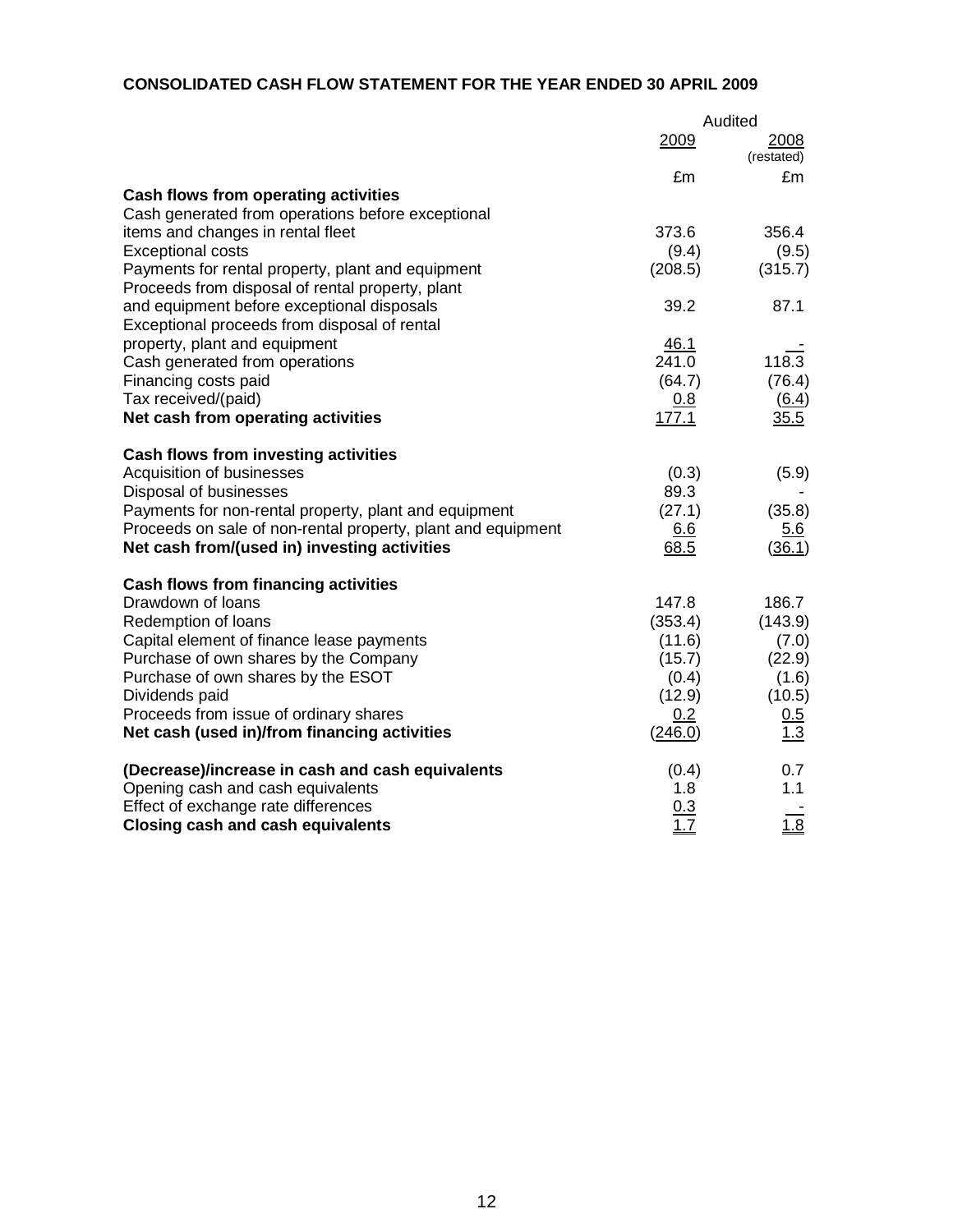#### 1. Basis of preparation

The financial statements for the year ended 30 April 2009 were approved by the directors on 17 June 2009. This preliminary announcement of the results for the year ended 30 April 2009 contains information derived from the forthcoming 2008/9 Annual Report & Accounts and does not contain sufficient information to comply with International Financial Reporting Standards (IFRS) and does not constitute the statutory accounts for the purposes of section 435 of the Companies Act 2006. The 2007/8 Annual Report & Accounts has been delivered to the Registrar of Companies. The 2008/9 Annual Report & Accounts will be delivered to the Registrar of Companies and made available on the Group's website at www.ashtead-group.com in July 2009. The auditors' reports in respect of both years are unqualified, do not include a reference to any matter by way of emphasis without qualifying the report and do not contain a statement under section 498(2) or (3) of the Companies Act 2006 in relation to the current year or under section 237(2) or (3) of the Companies Act 1985 for the comparative year.

The results for the year ended and quarter ended 30 April 2009 have been prepared in accordance with relevant IFRS and the accounting policies set out in the Group's Annual Report & Accounts for the year ended 30 April 2008 except for the adoption of the amendment to IAS 16 - Property, plant and equipment (and consequential amendment to IAS 7 - Statement of cash flows) relating to the sale of rental assets and IFRIC 14, IAS 19 - The limit on a defined benefit asset, minimum funding requirement and their interaction. The amendment to IAS 16 has increased the Group's reported revenues and operating costs although there has been no impact on the profit attributable to equity shareholders, reported in the Consolidated statement of income. The adoption of IFRIC 14 has increased the Group's total assets and shareholders' funds due to the inclusion of the pension scheme surplus as an asset. Comparative amounts have been restated for the impact of adopting this amendment and new interpretation.

The figures for the fourth quarter are unaudited.

The exchange rates used in respect of the US dollar are:

|                                        | 2009 | <u>2008</u> |
|----------------------------------------|------|-------------|
| Average for the quarter ended 30 April | 1.44 | 1.98        |
| Average for the year ended 30 April    | 1.68 | 2.01        |
| At 30 April                            | 148  | 1.98        |

 $\bigcap_{n=1}^{\infty}$ 

#### 2. Segmental analysis

|                          |              | Operating        |                |               |
|--------------------------|--------------|------------------|----------------|---------------|
|                          | Revenue      | profit before    | Exceptional    |               |
|                          | before       | exceptionals     | items and      | Operating     |
|                          | exceptionals | and amortisation | amortisation   | (loss)/profit |
| Three months to 30 April | £m           | £m               | £m             | £m            |
| 2009                     |              |                  |                |               |
| Sunbelt                  | 189.4        | 16.2             | (13.4)         | 2.8           |
| A-Plant                  | 42.7         | 1.6              | (15.6)         | (14.0)        |
| Corporate costs          |              | <u>(1.4)</u>     |                | <u>(1.4)</u>  |
|                          | 232.1        | 16.4             | (29.0)         | <u>(12.6)</u> |
| 2008                     |              |                  |                |               |
| Sunbelt                  | 185.5        | 32.9             | (0.5)          | 32.4          |
| A-Plant                  | 59.3         | 8.3              | (0.5)          | 7.8           |
| Corporate costs          |              | (1.8)            |                | (1.8)         |
|                          | 244.8        | 39.4             | ( <u>1.0</u> ) | 38.4          |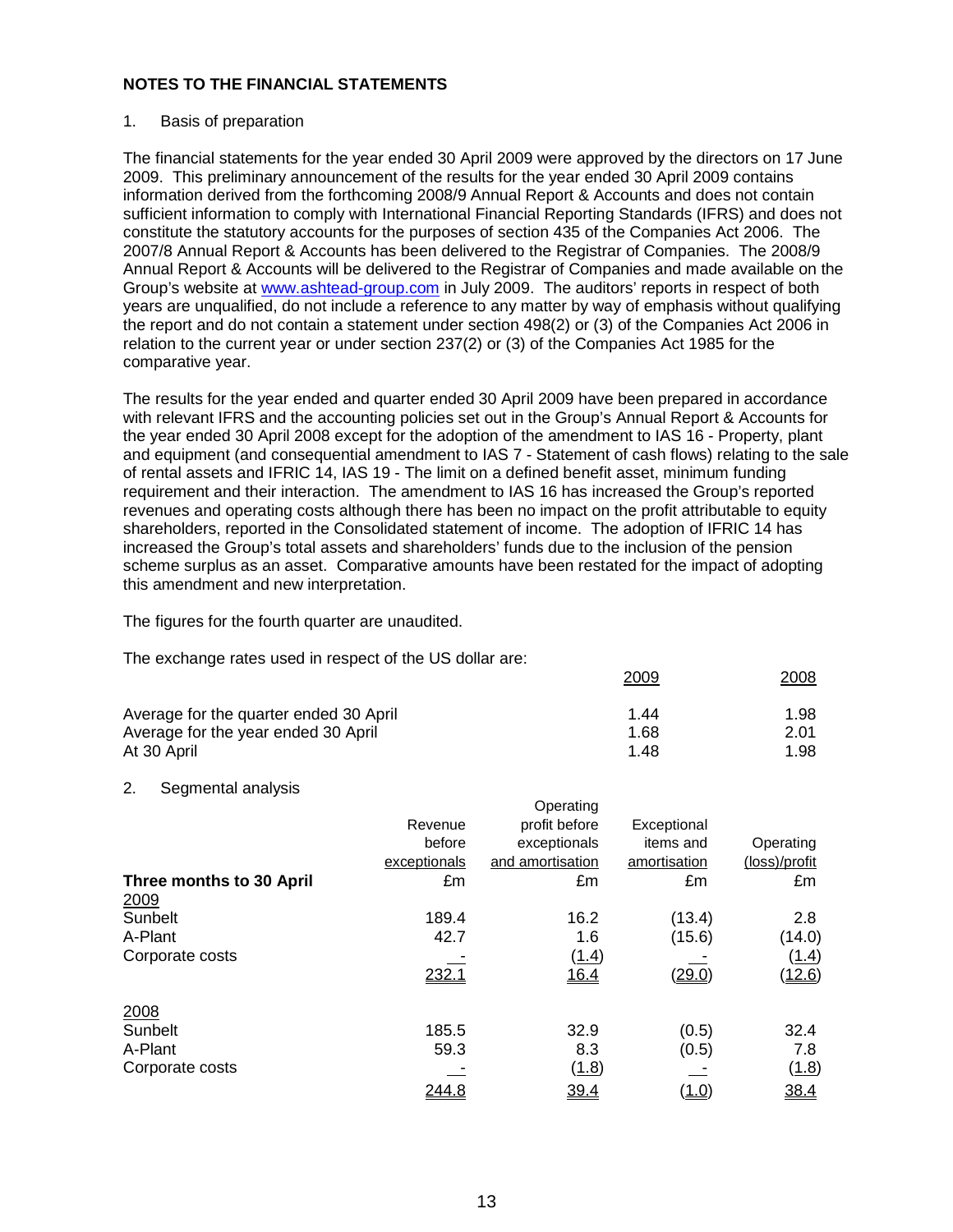# 2. Segmental analysis (continued)

|                          |                | Operating         |                        |                     |
|--------------------------|----------------|-------------------|------------------------|---------------------|
|                          | Revenue        | profit before     | Exceptional            |                     |
|                          | before         | exceptionals      | items and              | Operating           |
|                          | exceptionals   | and amortisation  | amortisation           | profit              |
| Year to 30 April         | £m             | £m                | £m                     | £m                  |
| 2009                     |                |                   |                        |                     |
| Sunbelt                  | 865.5          | 144.4             | (54.8)                 | 89.6                |
| A-Plant                  | 208.0          | 16.1              | (31.8)                 | (15.7)              |
| Corporate costs          |                | (5.5)             |                        | (5.5)               |
|                          | 1,073.5        | 155.0             | (86.6)                 | 68.4                |
| 2008                     |                |                   |                        |                     |
| Sunbelt                  | 810.0          | 164.9             | (2.1)                  | 162.8               |
| A-Plant                  | 237.8          | 30.2              | (0.5)                  | 29.7                |
| Corporate costs          |                | (8.0)             |                        | (8.0)               |
|                          | 1,047.8        | 187.1             | (2.6)                  | 184.5               |
|                          | Segment assets | Cash              | <b>Taxation assets</b> | <b>Total assets</b> |
| At 30 April 2009         |                |                   |                        |                     |
| Sunbelt                  | 1,514.7        |                   |                        | 1,514.7             |
| A-Plant                  |                | 331.0             |                        | 331.0               |
| Central items            |                | 0.2               | <u>13.8</u>            | 15.7                |
|                          | 1,845.9        | $\frac{1.7}{1.7}$ | 13.8                   | 1,861.4             |
| At 30 April 2008         |                |                   |                        |                     |
| Sunbelt                  | 1,254.4        |                   |                        | 1,254.4             |
| A-Plant                  |                | 362.7             |                        | 362.7               |
| Central items - restated |                | 1.2<br><u>1.8</u> | 20.2                   | 23.2                |
| Continuing operations    | 1,618.3        | 1.8               | 20.2                   | 1,640.3             |
| Discontinued operations  |                | 26.0              | 0.8                    | 26.8                |
|                          | 1,644.3        | $\frac{1.8}{}$    | 21.0                   | 1,667.1             |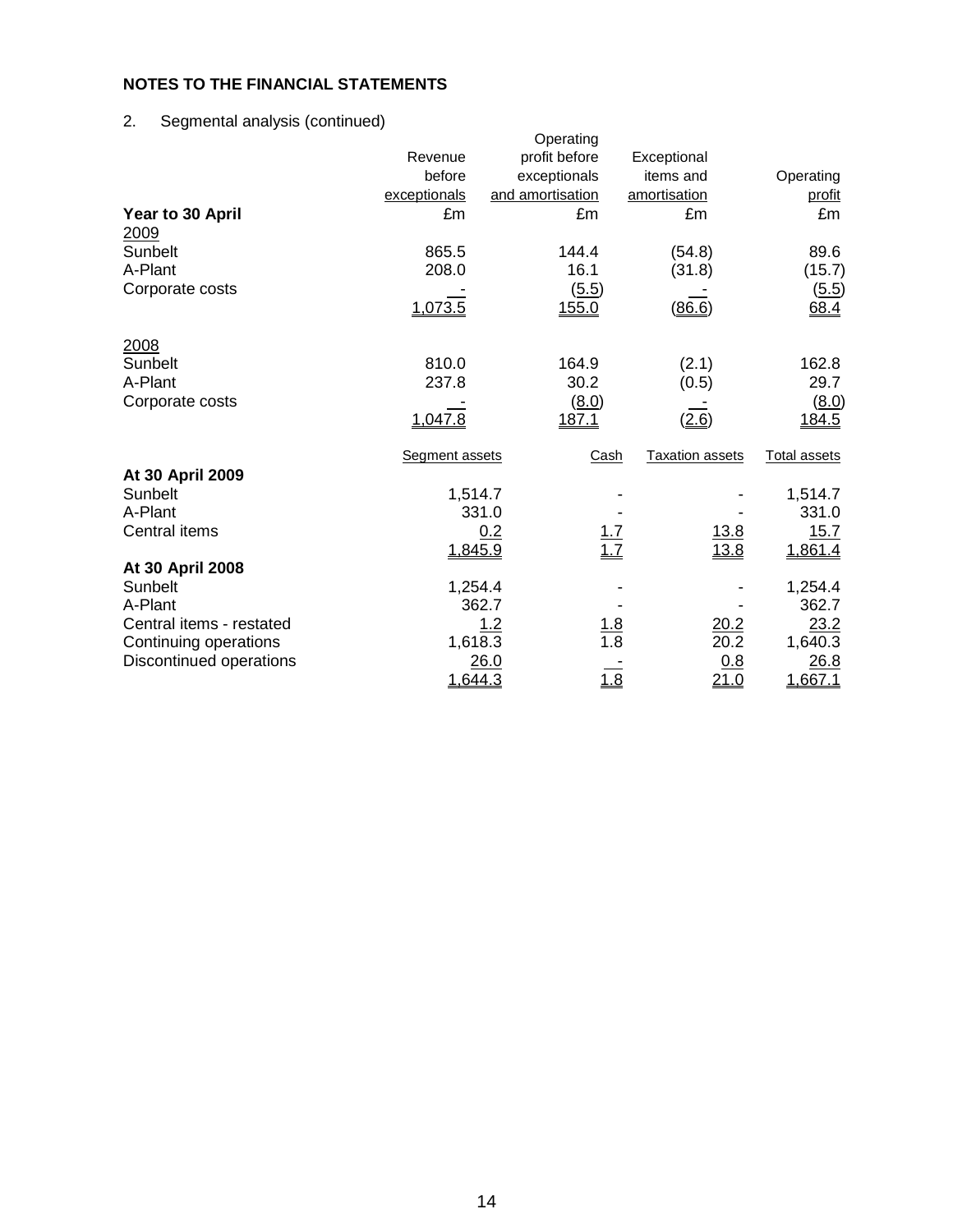3. Operating costs

|                                                 |                                                           | 2009                                     |                |                                                           | 2008                                     |               |
|-------------------------------------------------|-----------------------------------------------------------|------------------------------------------|----------------|-----------------------------------------------------------|------------------------------------------|---------------|
|                                                 | <b>Before</b><br>exceptional<br>items and<br>amortisation | Exceptional<br>items and<br>amortisation | <b>Total</b>   | <b>Before</b><br>exceptional<br>items and<br>amortisation | Exceptional<br>items and<br>amortisation | <b>Total</b>  |
|                                                 | £m                                                        | £m                                       | £m             | £m                                                        | £m                                       | £m            |
| Three months to 30 April<br>Staff costs:        |                                                           |                                          |                |                                                           |                                          |               |
| <b>Salaries</b>                                 | 69.2                                                      | 2.9                                      | 72.1           | 64.8                                                      |                                          | 64.8          |
| Social security costs                           | 6.0                                                       |                                          | 6.0            | 5.3                                                       |                                          | 5.3           |
| Other pension costs                             | 1.5<br>76.7                                               | 2.9                                      | 1.5<br>79.6    | 0.8<br>70.9                                               | $\sim$                                   | 0.8<br>70.9   |
| Used rental equipment sold                      | (0.4)                                                     | 30.3                                     | 29.9           | 10.8                                                      |                                          | 10.8          |
| Other operating costs:                          |                                                           |                                          |                |                                                           |                                          |               |
| Vehicle costs                                   | 18.0                                                      | 0.3                                      | 18.3           | 17.1                                                      |                                          | 17.1          |
| Spares, consumables & external repairs          | 14.9                                                      | 0.4                                      | 15.3           | 15.0                                                      |                                          | 15.0          |
| <b>Facility costs</b>                           | 12.8<br>41.9                                              | 10.9                                     | 23.7           | 10.9                                                      |                                          | 10.9          |
| Other external charges                          | 87.6                                                      | <u>5.4</u><br>17.0                       | 47.3<br>104.6  | 37.4<br>80.4                                              |                                          | 37.4<br>80.4  |
| Other income:                                   |                                                           |                                          |                |                                                           |                                          |               |
| Profit on disposal of non-rental                |                                                           |                                          |                |                                                           |                                          |               |
| property, plant and equipment                   |                                                           | (0.1)                                    | (0.1)          | (1.0)                                                     | 0.3                                      | (0.7)         |
| Depreciation and amortisation:                  |                                                           |                                          |                |                                                           |                                          |               |
| Depreciation                                    | 51.8                                                      | 8.2                                      | 60.0           | 44.3                                                      |                                          | 44.3          |
| Amortisation of acquired intangibles            | 51.8                                                      | <u>1.2</u><br>9.4                        | 1.2<br>61.2    | 44.3                                                      | <u>0.7</u><br>0.7                        | 0.7<br>45.0   |
|                                                 |                                                           |                                          |                |                                                           |                                          |               |
|                                                 | 215.7                                                     | 59.5                                     | 275.2          | 205.4                                                     | 1.0                                      | 206.4         |
| Year to 30 April                                |                                                           |                                          |                |                                                           |                                          |               |
| Staff costs:<br><b>Salaries</b>                 | 284.6                                                     |                                          | 289.1          |                                                           |                                          |               |
| Social security costs                           | 23.0                                                      | 4.5                                      | 23.0           | 271.7<br>22.5                                             |                                          | 271.7<br>22.5 |
| Other pension costs                             | 5.8                                                       |                                          | 5.8            | 4.7                                                       |                                          | 4.7           |
|                                                 | 313.4                                                     | 4.5                                      | 317.9          | 298.9                                                     | $\sim$                                   | 298.9         |
| Used rental equipment sold                      | 37.3                                                      | 50.3                                     | 87.6           | 63.4                                                      |                                          | 63.4          |
|                                                 |                                                           |                                          |                |                                                           |                                          |               |
| Other operating costs:                          |                                                           |                                          |                |                                                           |                                          |               |
| Vehicle costs                                   | 84.0                                                      | 0.5                                      | 84.5           | 71.0                                                      |                                          | 71.0          |
| Spares, consumables & external repairs          | 61.9                                                      | 1.9                                      | 63.8           | 55.7                                                      |                                          | 55.7          |
| <b>Facility costs</b><br>Other external charges | 47.3<br>174.4                                             | 25.3                                     | 72.6           | 40.9                                                      |                                          | 40.9<br>155.6 |
|                                                 | 367.6                                                     | 8.0<br>35.7                              | 182.4<br>403.3 | <u>155.6</u><br>323.2                                     |                                          | 323.2         |
| Other income:                                   |                                                           |                                          |                |                                                           |                                          |               |
| Profit on disposal of non-rental                |                                                           |                                          |                |                                                           |                                          |               |
| property, plant and equipment                   | (0.9)                                                     | (0.7)                                    | (1.6)          | (1.4)                                                     |                                          | (1.4)         |
| Depreciation and amortisation:                  |                                                           |                                          |                |                                                           |                                          |               |
| Depreciation                                    | 201.1                                                     | 43.9                                     | 245.0          | 176.6                                                     |                                          | 176.6         |
| Amortisation of acquired intangibles            |                                                           | 3.4                                      | 3.4            |                                                           | $\frac{2.6}{2.6}$                        | 2.6           |
|                                                 | 201.1                                                     | 47.3                                     | 248.4          | 176.6                                                     |                                          | 179.2         |
|                                                 | 918.5                                                     | 137.1                                    | 1,055.6        | 860.7                                                     | 2.6                                      | 863.3         |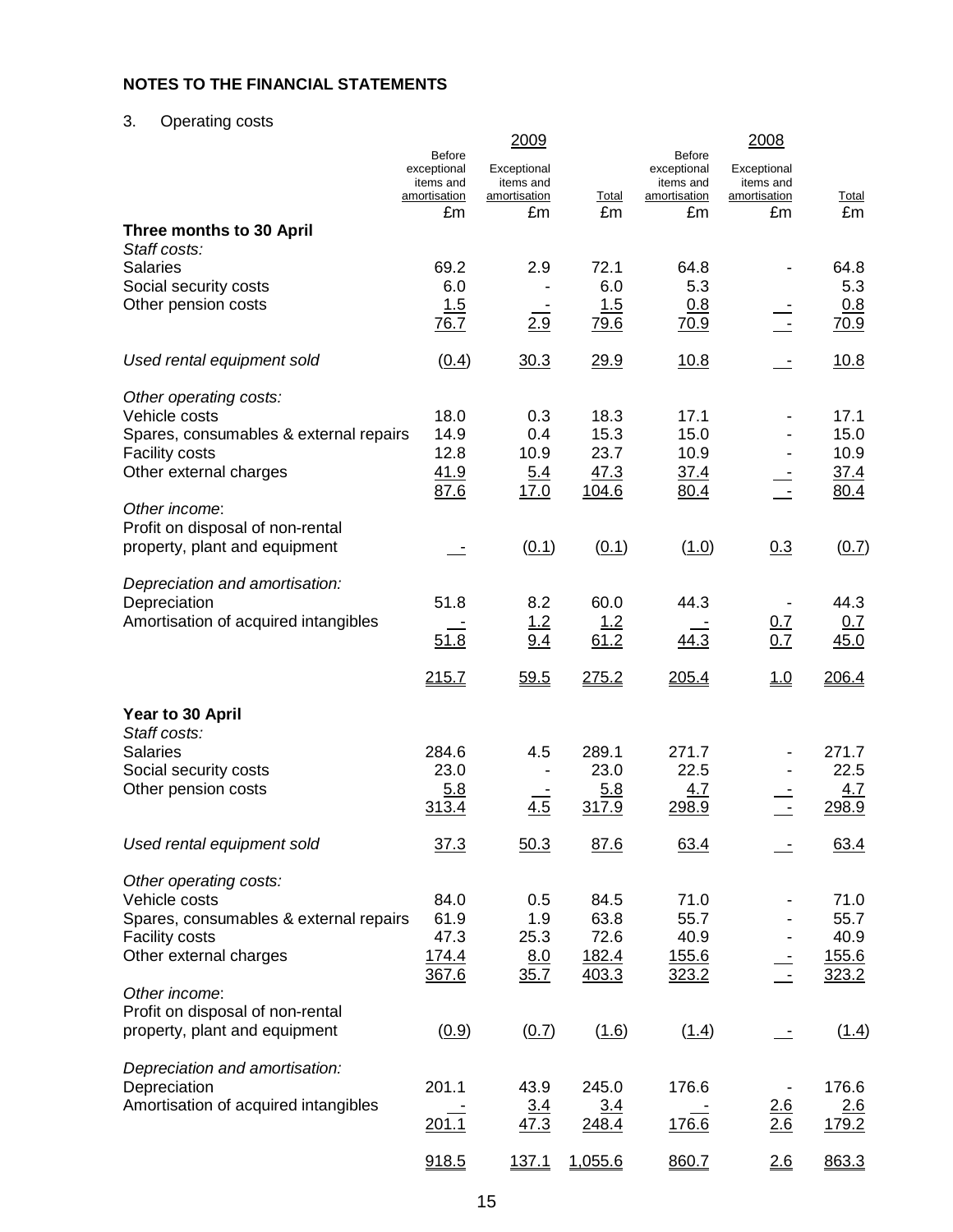#### 4. Exceptional items and amortisation

Exceptional items are those items of financial performance that are material and non-recurring in nature. Amortisation relates to the periodic write off of acquired intangible assets. The Group believes these items should be disclosed separately within the consolidated income statement to assist in the understanding of the financial performance of the Group.Exceptional items and amortisation are excluded from underlying profit and earnings per share and are set out below.

|                                                          | Three months to 30 April |              | Year to 30 April |              |
|----------------------------------------------------------|--------------------------|--------------|------------------|--------------|
|                                                          | 2009                     | 2008         | 2009             | 2008         |
|                                                          | £m                       | £m           | £m               | £m           |
| US cost reduction programme                              | (12.3)                   |              | (52.2)           |              |
| UK cost reduction programme                              | (15.6)                   |              | (31.7)           |              |
| Profit on sale of property from closed sites             | 0.1                      |              | 0.7              |              |
| Profit on sale of Ashtead Technology                     | (0.1)                    |              | 66.1             |              |
| UK restructuring                                         |                          | (0.3)        |                  |              |
| Total exceptional items before taxation                  | (27.9)                   | (0.3)        | (17.1)           |              |
| Taxation on exceptional items                            | 10.7                     | 0.2          | <u>22.4</u>      | <u>(1.6)</u> |
| Total exceptional items                                  | (17.2)                   | (0.1)        | 5.3              | (1.6)        |
| Amortisation of acquired intangibles (net of tax credit) | (0.7)                    | (0.3)        | (2.1)            | <u>(1.6)</u> |
|                                                          | 17.9)                    | <u>(0.4)</u> | <u>3.2</u>       | (3.2)        |

The US and the UK cost reduction programmes relate to store closures, fleet downsizing and other cost reduction measures taken in expectation of lower demand for our equipment. The principal costs relate to impairment of rental fleet as a result of the accelerated disposal programme and vacant property costs and the impairment of leasehold improvements at profit centres that will be closed. The gain on Ashtead Technology arose on the sale of that business (refer note 13).

The items detailed in the table above are presented in the income statement as follows:

|                                                           | Three months to 30 April | Year to 30 April |        |       |
|-----------------------------------------------------------|--------------------------|------------------|--------|-------|
|                                                           | 2009                     | 2008             | 2009   | 2008  |
|                                                           | £m                       | £m               | £m     | £m    |
| Sale of used rental equipment                             | 30.5                     |                  | 50.5   |       |
| Staff costs                                               | (2.9)                    |                  | (4.5)  |       |
| Used rental equipment sold                                | (30.3)                   |                  | (50.3) |       |
| Other operating costs                                     | (17.0)                   |                  | (35.7) |       |
| Other income                                              | 0.1                      | (0.3)            | 0.7    |       |
| Depreciation                                              | (8.2)                    |                  | (43.9) |       |
| Amortisation of acquired intangibles                      | (1.2)                    | (0.7)            | (3.4)  | (2.6) |
| Charged in arriving at operating profit                   |                          |                  |        |       |
| and profit before tax                                     | (29.0)                   | (1.0)            | (86.6) | (2.6) |
| Taxation                                                  | 11.2                     | 0.6              | 30.8   | (0.6) |
|                                                           | (17.8)                   | (0.4)            | (55.8) | (3.2) |
| (Loss)/profit after taxation from discontinued operations | (0.1)                    |                  | 59.0   |       |
|                                                           | <u>(17.9)</u>            | (0.4)            | 3.2    | (3.2) |

The exceptional depreciation charge of £43.9m consists of £40.6m relating to the impairment of rental equipment sold during the accelerated disposal programme and £3.3m relating to the impairment of leasehold improvements at closed sites.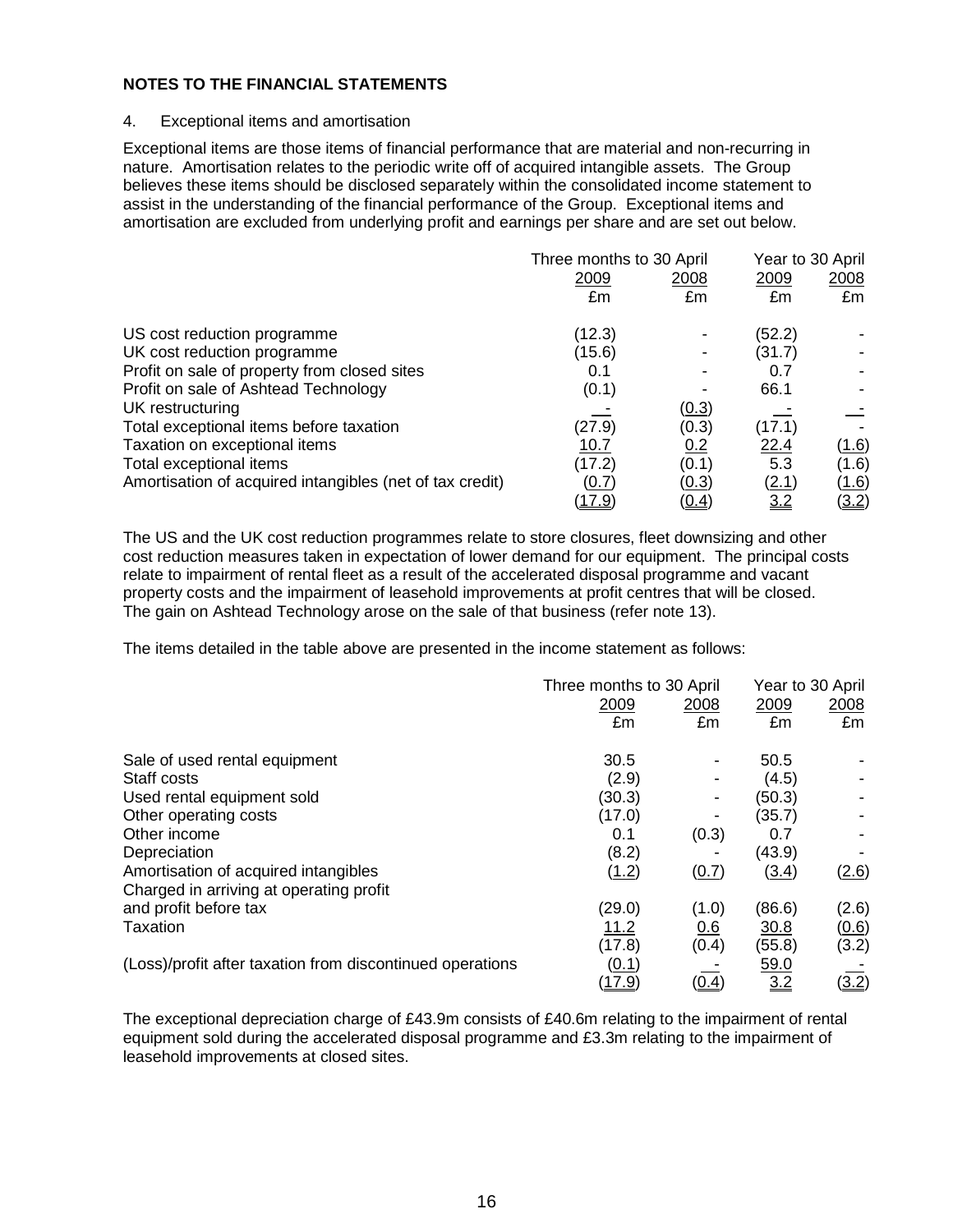#### 5. Financing costs

|                                                                                      | Three months to 30 April<br>2009<br>2008 |              | Year to 30 April<br>2009 | 2008        |
|--------------------------------------------------------------------------------------|------------------------------------------|--------------|--------------------------|-------------|
| Investment income:<br>Expected return on assets of defined benefit                   | £m                                       | £m           | £m                       | £m          |
| pension plan                                                                         | <u>1.0</u>                               | <u>1.1</u>   | 4.1                      | <u>4.3</u>  |
| Interest expense:                                                                    |                                          |              |                          |             |
| Bank interest payable<br>Interest payable on second priority senior                  | 3.8                                      | 7.5          | 21.6                     | 36.1        |
| secured notes                                                                        | 12.0                                     | 9.0          | 42.4                     | 35.4        |
| Interest payable on finance leases<br>Non-cash unwind of discount on defined benefit | 0.1                                      | 0.3          | 0.7                      | 1.2         |
| pension plan liabilities<br>Non-cash unwind of discount on self insurance            | 0.8                                      | 0.7          | 3.1                      | 2.9         |
| provisions                                                                           | 0.1                                      | 0.2          | 1.1                      | 1.1         |
| Amortisation of deferred costs of debt raising<br>Total interest expense             | 0.8<br>17.6                              | 0.7<br>18.4  | 2.8<br>71.7              | 2.4<br>79.1 |
| Net financing costs                                                                  | <u>16.6</u>                              | <u> 17.3</u> | 67.6                     | 74.8        |

#### 6. Taxation

The tax charge for the period has been computed using an estimated effective rate for the year of 40% in the US (2008: 40%) and 29% in the UK (2008: 30%) applied to the profit before tax, exceptional items and amortisation of acquired intangibles. The blended effective rate for the Group as a whole is 34%.

The tax charge of £29.6m (2008: £39.1m) on the underlying pre-tax profit of £87.4m (2008: £112.3m) from continuing operations consists of current tax of £2.6m relating to the UK (2008: £nil), current tax of £0.1m relating to the US (2008: £5.7m), deferred tax of £10.4m relating to the UK (2008: £18.0m) and deferred tax of £16.5m relating to the US (2008: £15.4m). In addition, the tax credit of £30.8m (2008: charge of £0.6m) on exceptional costs (including amortisation) of £86.6m (2008: £2.6m) relating to continuing operations consists of a current tax credit of £2.6m relating to the UK (2008: £nil), a deferred tax credit of £5.9m (2008: charge of £1.4m) relating to the UK and a deferred tax credit of £22.3m (2008: £0.8m) relating to the US.

Tax on discontinued operations is discussed in note 13.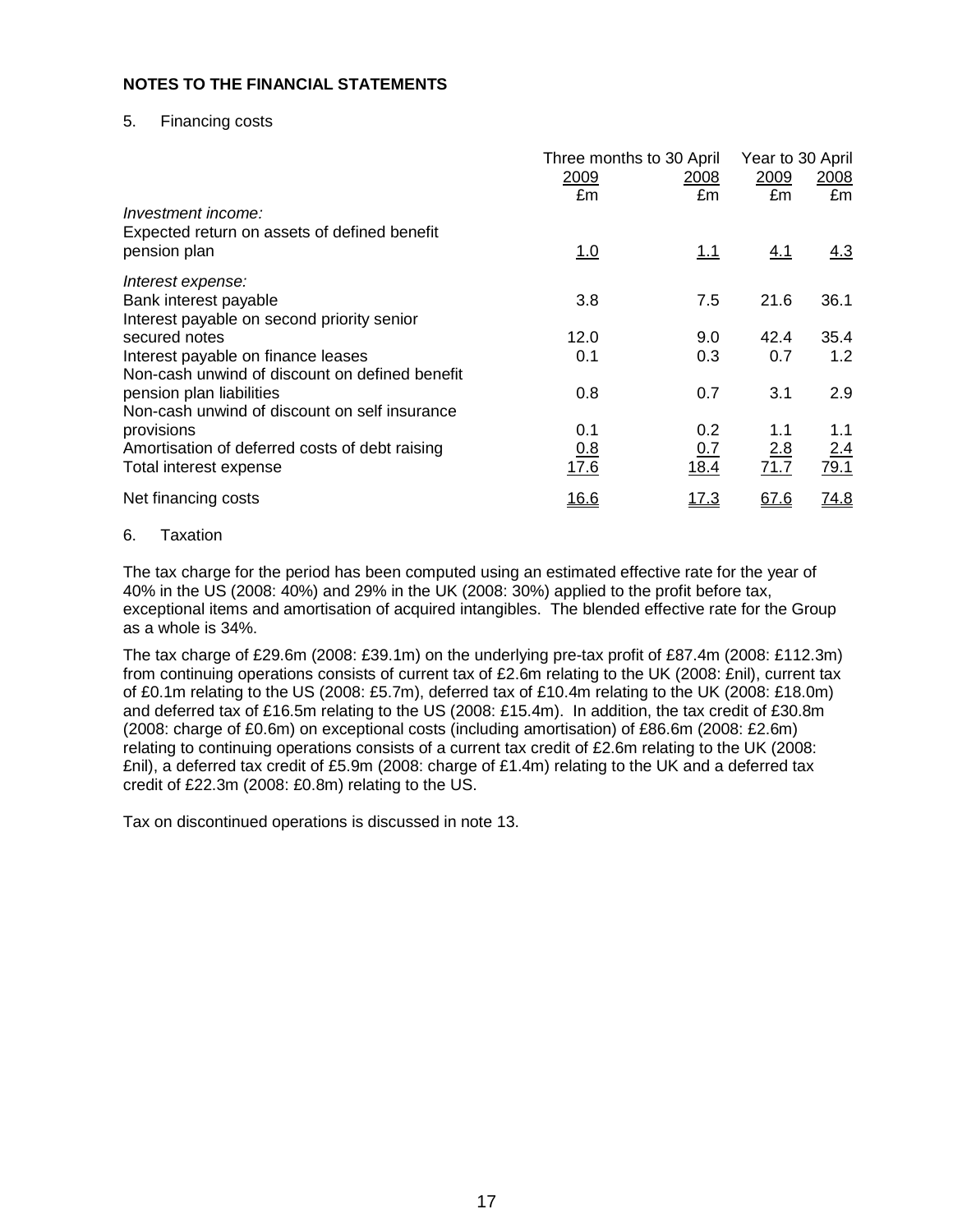#### 7. Earnings per share

Basic and diluted earnings per share for the three and twelve months ended 30 April 2009 have been calculated based on the profit for the relevant period and on the weighted average number of ordinary shares in issue during that period (excluding shares held in treasury and by the ESOT over which dividends have been waived). Diluted earnings per share is computed using the result for the relevant period and the diluted number of shares (ignoring any potential issue of ordinary shares which would be anti-dilutive). These are calculated as follows:

|                                                                                                                                                          | Three months to<br>30 April |                                  | Year to<br>30 April           |                                        |
|----------------------------------------------------------------------------------------------------------------------------------------------------------|-----------------------------|----------------------------------|-------------------------------|----------------------------------------|
|                                                                                                                                                          | 2009                        | 2008                             | 2009                          | 2008                                   |
| (Loss)/profit for the financial period (£m)<br>From continuing operations<br>From discontinued operations<br>From continuing and discontinued operations | (16.6)<br>(0.1)<br>(16.Z)   | 14.7<br>2.8<br>17.5              | 2.0<br>61.0<br>63.0           | 70.0<br><u>7.6</u><br><u>77.6</u>      |
| Weighted average number of shares (m)<br>- basic<br>- diluted                                                                                            | <u>497.9</u><br>498.0       | <u>531.3</u><br>532.4            | <u>504.5</u><br>504.7         | 547.0<br>549.2                         |
| Basic earnings per share<br>From continuing operations<br>From discontinued operations<br>From continuing and discontinued operations                    | (3.3p)<br>(3.3p)            | 2.8p<br>0.5p<br>3.3p             | 0.4p<br><u>12.1p</u><br>12.5p | 12.8p<br><u>1.4p</u><br>14.2p          |
| Diluted earnings per share<br>From continuing operations<br>From discontinued operations<br>From continuing and discontinued operations                  | (3.3p)<br><u>3.3p</u>       | 2.8p<br>0.5p<br>3.3 <sub>p</sub> | 0.4p<br><u>12.1p</u><br>12.5p | 12.7p<br><u> 1.4p</u><br><u> 14.1p</u> |

Underlying earnings per share (defined in any period as the earnings before exceptional items and amortisation of acquired intangibles for that period divided by the weighted average number of shares in issue in that period) and cash tax earnings per share (defined in any period as underlying earnings before other deferred taxes divided by the weighted average number of shares in issue in that period) may be reconciled to the basic earnings per share as follows:

|                                                                            |                            | Three months to<br>30 April          |                            | Year to<br>30 April       |
|----------------------------------------------------------------------------|----------------------------|--------------------------------------|----------------------------|---------------------------|
|                                                                            | 2009                       | 2008                                 | 2009                       | 2008                      |
| Basic earnings per share<br>Exceptional items and amortisation of acquired | (3.3p)                     | 3.3 <sub>p</sub>                     | 12.5p                      | 14.2p                     |
| intangibles<br>Tax on exceptional items and amortisation                   | 5.8 <sub>p</sub><br>(2.3p) | 0.2p<br>(0.1p)                       | 4.1 <sub>p</sub><br>(4.7p) | 0.5p<br>(0.2p)            |
| Exceptional deferred tax charge                                            |                            |                                      |                            | 0.3p                      |
| Underlying earnings per share<br>Other deferred tax                        | 0.2p<br>(0.4p)             | 3.4 <sub>p</sub><br>2.1 <sub>p</sub> | 11.9p<br><u>5.4p</u>       | 14.8p<br>6.6 <sub>p</sub> |
| Cash tax earnings per share                                                | (0.2p)                     | 5.5p                                 | <u>17.3p</u>               | <u>21.4p</u>              |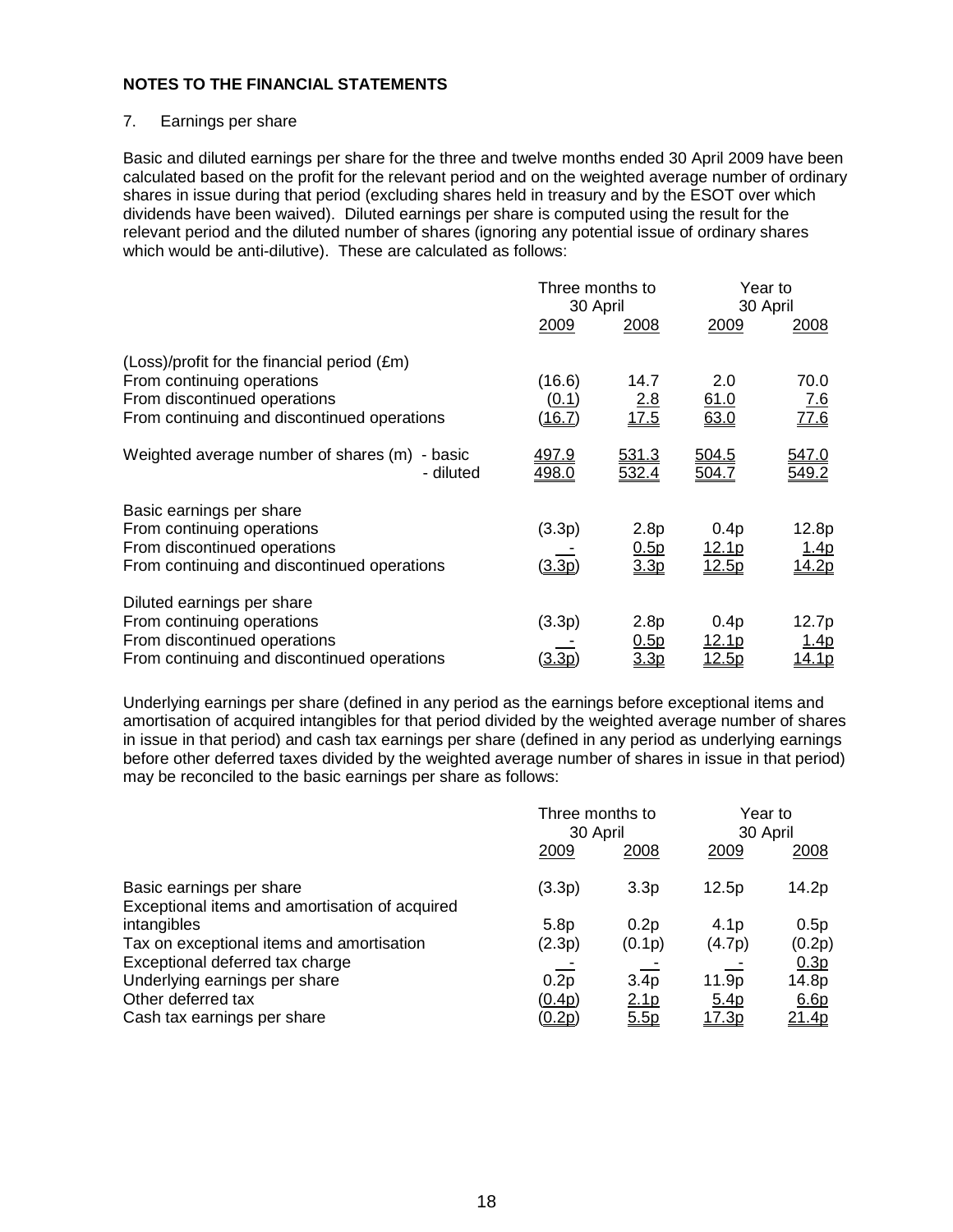#### 8. Dividends

During the year, an interim dividend of 0.9p (2008: 0.825p) per share and a final dividend in respect of the year ended 30 April 2008 of 1.675p (2007: 1.1p) per share were paid to shareholders.

#### 9. Property, plant and equipment

|                                  | 2009          |                | 2008      |                |  |
|----------------------------------|---------------|----------------|-----------|----------------|--|
|                                  | Rental        |                | Rental    |                |  |
|                                  | equipment     | <b>Total</b>   | equipment | <u>Total</u>   |  |
| Net book value                   | £m            | £m             | £m        | £m             |  |
| At 1 May                         | 994.0         | 1,130.1        | 920.6     | 1,048.0        |  |
| Exchange difference              | 233.4         | 262.9          | 5.7       | 6.4            |  |
| Reclassifications                | (0.6)         |                | (0.5)     |                |  |
| Additions                        | 207.5         | 238.3          | 294.8     | 331.0          |  |
| Acquisitions                     | 0.1           | 0.1            | 2.8       | 2.8            |  |
| <b>Disposals</b>                 | (43.6)        | (50.6)         | (52.8)    | (57.7)         |  |
| Depreciation                     | (210.8)       | (245.0)        | (158.8)   | (182.3)        |  |
|                                  | 1,180.0       | 1,335.8        | 1,011.8   | 1,148.2        |  |
| Transfer to assets held for sale | <u>(39.5)</u> | (41.8)         | (17.8)    | (18.1)         |  |
| At 30 April                      | 1,140.5       | <u>1,294.0</u> | 994.0     | <u>1,130.1</u> |  |

Included in depreciation is an impairment charge of £43.9m (see note 4).

#### 10. Called up share capital

Ordinary shares of 10p each:

|                                    | 2009<br>Number | 2008<br>Number | 2009<br>£m  | 2008<br>£m. |
|------------------------------------|----------------|----------------|-------------|-------------|
| Authorised                         | 900.000.000    | 900.000.000    | <u>90.0</u> | 90.0        |
| Allotted, called up and fully paid | 553,325,554    | 561.572.726    | <u>55.3</u> | <u>56.2</u> |

During the year, the Company has purchased 27,288,283 shares at a total cost of £15.7m, which are held in treasury and the ESOT has purchased 491,513 shares at a total cost of £0.4m. In addition, during the period, 675,559 ordinary shares of 10p each were re-issued out of treasury at an average price of 23p per share raising £0.2m and 8,247,172 shares held in treasury were cancelled.

#### 11. Statement of changes in equity

|                                 | Share<br>capital | Share<br>premium | Capital<br>redemption<br>reserve | Non<br>distributable<br>reserves | Treasurv<br>stock | Own<br>shares<br>held by<br><b>ESOT</b> | Cumulative<br>foreign<br>exchange<br>translation<br>differences | Retained<br>reserves | <b>Total</b> | 30 April<br>2008<br>(restated) |
|---------------------------------|------------------|------------------|----------------------------------|----------------------------------|-------------------|-----------------------------------------|-----------------------------------------------------------------|----------------------|--------------|--------------------------------|
|                                 | £m               | £m               |                                  | £m                               | £m                | £m                                      | £m                                                              | £m                   | £m           | £m                             |
| Total recognised                |                  |                  |                                  |                                  |                   |                                         |                                                                 |                      |              |                                |
| income and expense              |                  |                  |                                  |                                  |                   |                                         | 56.1                                                            | 58.0                 | 114.1        | 76.0                           |
| Shares issued/re-issued         |                  |                  |                                  | ۰.                               | 0.5               |                                         | ٠                                                               | (0.3)                | 0.2          | 0.5                            |
| Dividends paid                  |                  |                  |                                  |                                  |                   |                                         | ٠                                                               | (12.9)               | (12.9)       | (10.5)                         |
| Share-based payments            |                  |                  |                                  |                                  |                   |                                         |                                                                 | (0.8)                | (0.8)        | 2.5                            |
| Vesting of share awards         |                  |                  |                                  |                                  |                   | 1.1                                     |                                                                 | (1.1)                |              |                                |
| Own shares purchased            |                  | ٠                | ٠                                | ٠                                | (15.7)            | (0.4)                                   |                                                                 |                      | (16.1)       | (24.9)                         |
| Cancellation of shares held     |                  |                  |                                  |                                  |                   |                                         |                                                                 |                      |              |                                |
| in treasury by the Company      | (0.9)            |                  | 0.9                              |                                  | 5.4               |                                         |                                                                 | (5.4)                |              |                                |
| Realisation of foreign exchange |                  |                  |                                  |                                  |                   |                                         |                                                                 |                      |              |                                |
| translation differences         |                  |                  |                                  |                                  |                   |                                         | 1.2                                                             |                      | 1.2          |                                |
| Net changes in                  |                  |                  |                                  |                                  |                   |                                         |                                                                 |                      |              |                                |
| shareholders' equity            | (0.9)            |                  | 0.9                              | $\overline{\phantom{a}}$         | (9.8)             | 0.7                                     | 57.3                                                            | 37.5                 | 85.7         | 43.6                           |
| Opening shareholders' equity    |                  |                  |                                  |                                  |                   |                                         |                                                                 |                      |              |                                |
| as reported                     | 56.2             | 3.6              |                                  | 90.7                             | (23.3)            | (7.0)                                   | (28.2)                                                          | 344.1                | 436.1        | 396.7                          |
| Restatement on application of   |                  |                  |                                  |                                  |                   |                                         |                                                                 |                      |              |                                |
| IFRIC 14 (note 1)               |                  |                  |                                  |                                  |                   |                                         |                                                                 | 4.2                  | 4.2          |                                |
| Closing shareholders' equity    | 55.3             | 3.6              | 0.9                              | 90.7                             | (33.1)            | (6.3)                                   | 29.1                                                            | 385.8                | 526.0        | 440.3                          |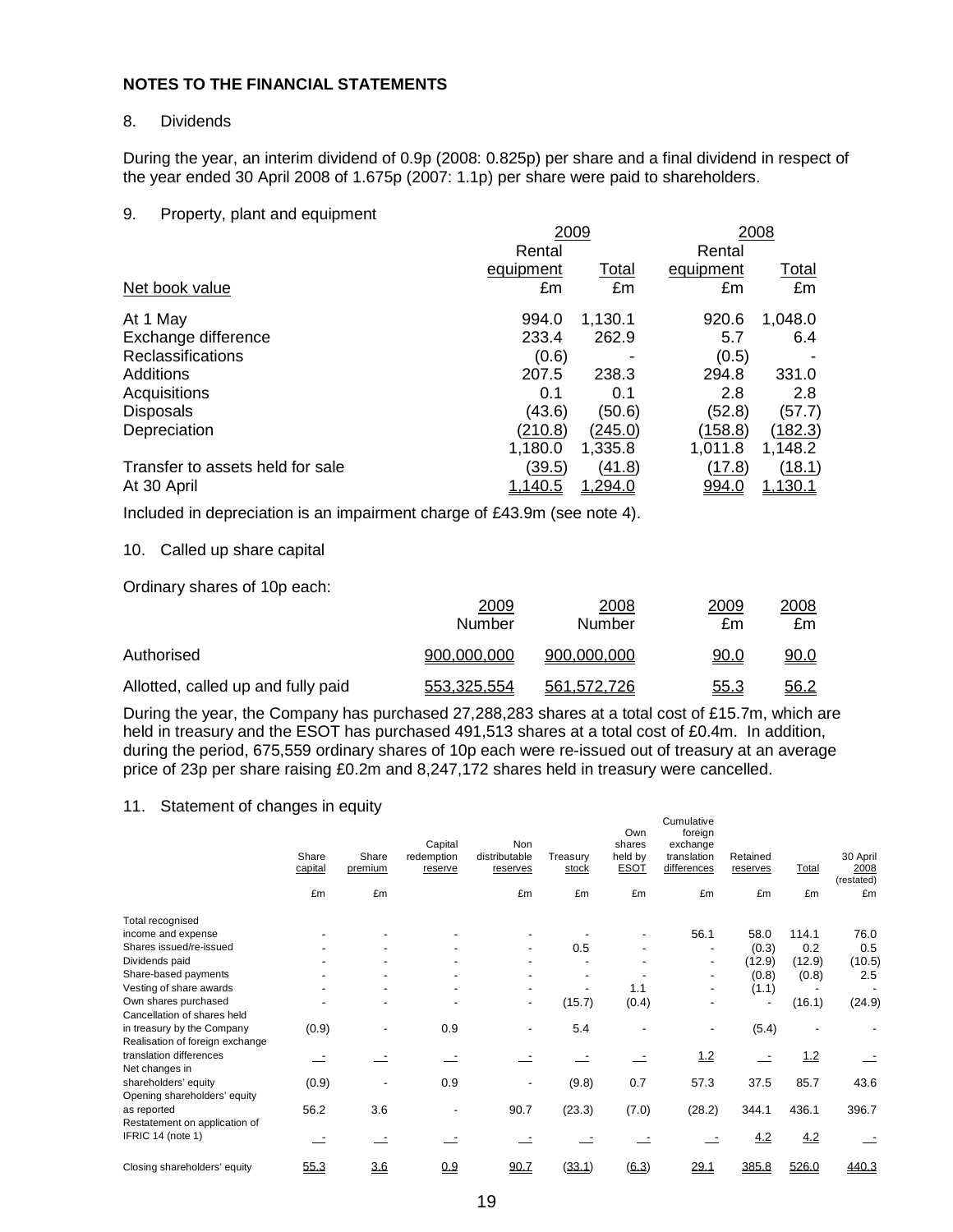| Notes to the cash flow statement<br>12.                                                             |                | Year to 30 April     |
|-----------------------------------------------------------------------------------------------------|----------------|----------------------|
|                                                                                                     | 2009           | 2008<br>(restated)   |
|                                                                                                     | £m             | £m                   |
| Cash flow from operating activities<br>a)                                                           |                |                      |
| Operating profit before exceptional items and amortisation:                                         |                |                      |
| - continuing operations                                                                             | 155.0          | 187.1                |
| - discontinued operations                                                                           | 2.8<br>157.8   | <u>10.6</u><br>197.7 |
| Depreciation                                                                                        |                |                      |
| - continuing operations                                                                             | 201.1          | 176.6                |
| - discontinued operations                                                                           |                | 5.7                  |
| <b>EBITDA</b> before exceptional items                                                              | 358.9          | 380.0                |
| Profit on disposal of rental equipment<br>Profit on disposal of other property, plant and equipment | (6.6)<br>(0.9) | (9.0)<br>(1.1)       |
| Decrease in inventories                                                                             | 10.5           | 1.7                  |
| Decrease/(increase) in trade and other receivables                                                  | 47.1           | (16.1)               |
| Decrease in trade and other payables                                                                | (34.5)         | (2.5)                |
| Exchange differences                                                                                | 0.1            | 1.0                  |
| Other non-cash movements                                                                            | (1.0)          | 2.4                  |
| Cash generated from operations before exceptional items                                             |                |                      |
| and changes in rental equipment                                                                     | 373.6          | 356.4                |
| b)<br>Reconciliation to net debt                                                                    |                |                      |
| Decrease/(increase) in cash in the period                                                           | 0.4            | (0.7)                |
| (Decrease)/increase in debt through cash flow                                                       | (217.2)        | 35.8                 |
| Change in net debt from cash flows                                                                  | (216.8)        | 35.1                 |
| Exchange differences                                                                                | 285.0          | 9.8                  |
| Non-cash movements:                                                                                 | 2.8            | 2.4                  |
| - deferred costs of debt raising<br>- capital element of new finance leases                         | 1.7            |                      |
| Movement in net debt in the period                                                                  | 72.7           | 47.3                 |
| Opening net debt                                                                                    | 963.2          | 915.9                |
| Closing net debt                                                                                    | 1.035.9        | 963.2                |
| Analysis of net debt<br>c)                                                                          |                |                      |
| 1 Mav<br>Exchange<br>Cash                                                                           | Non-cash.      | 30 Anril             |

|                        | ι ινισιν | LAVIIUIIYV    | <b>VUJII</b>   | ו וטשט ווערו             | 00101          |
|------------------------|----------|---------------|----------------|--------------------------|----------------|
|                        | 2008     | movement      | flow           | movements                | <u>2009</u>    |
|                        | £m       | £m            | £m             | £m                       | £m             |
| Cash                   | (1.8)    | (0.3)         | 0.4            | $\overline{\phantom{0}}$ | (1.7)          |
| Debt due within 1 year | 7.6      | 1.9           | (4.5)          | 1.9                      | 6.9            |
| Debt due after 1 year  | 957.4    | 283.4         | (212.7)        | 2.6                      | 1,030.7        |
| Total net debt         | 963.2    | <u> 285.0</u> | <u>(216.8)</u> | <u>4.5</u>               | <u>1.035.9</u> |

Details of the Group's debt are given in the Review of Fourth Quarter, Balance Sheet and Cash flow accompanying these financial statements.

#### d) Acquisitions

|                    |            | Year to 30 April |
|--------------------|------------|------------------|
|                    | 2009       | 2008             |
|                    | £m         | £m               |
| Cash consideration | <u>0.3</u> | 5.9              |
| .<br>.<br>----- -- |            |                  |

In February 2009, A-Plant acquired £0.3m of site accommodation units from one of its customers under a sole supply agreement.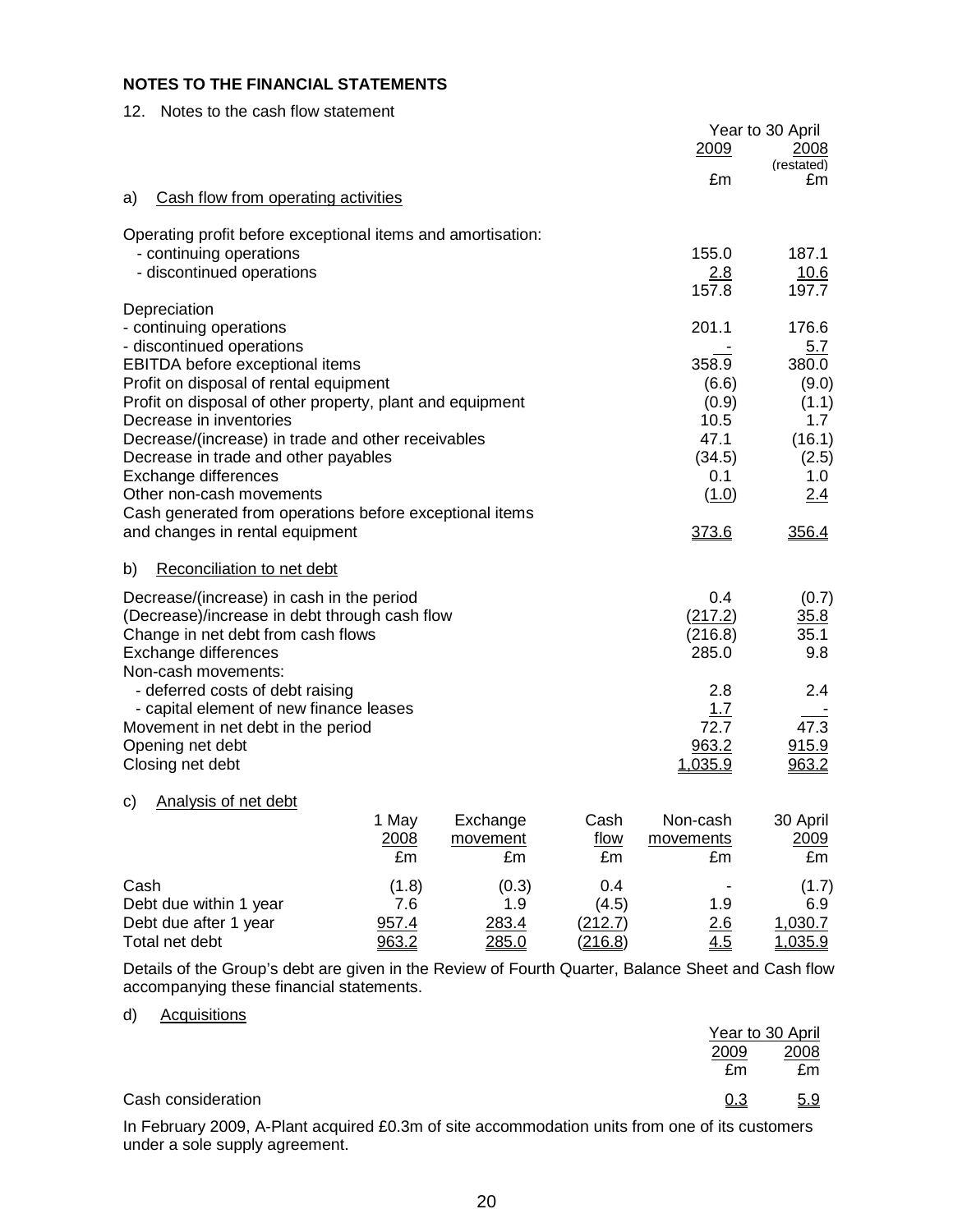#### 13. Disposal of Ashtead Technology

The Group sold its Ashtead Technology division on 26 June 2008 for a cash consideration of £96.0m which has been applied to reduce outstanding debt. Ashtead Technology has been accounted for as a discontinued operation and accordingly the after tax profit for the period from its operations and the gain on the sale of its assets and liabilities has been shown as a single line item within the Group's income statement. The profit after taxation from operations of the business sold comprises:

|                                                               | Two months to | Year to  |
|---------------------------------------------------------------|---------------|----------|
|                                                               | 30 June       | 30 April |
|                                                               | 2008          | 2008     |
|                                                               | £m            | £m       |
| Revenue                                                       | 5.1           | 27.6     |
| Operating costs                                               | (2.3)         | (11.3)   |
| <b>EBITDA</b>                                                 | 2.8           | 16.3     |
| Depreciation                                                  |               | (5.7)    |
| Operating profit                                              | 2.8           | 10.6     |
| Net financing costs                                           |               |          |
| Profit before taxation from operations                        | 2.8           | 10.6     |
| Taxation                                                      | (0.8)         | (3.0)    |
| Profit after taxation from operations                         | 2.0           | 7.6      |
| Profit on sale of Ashtead Technology net of taxation of £7.1m | 59.0          |          |
| Profit after taxation from discontinued operations            | 61.0          | 7.6      |

The £0.8m tax charge consists of a deferred tax charge of £0.4m (2008: £1.8m) relating to the UK, a deferred tax charge of £0.3m relating to the US (2008: £0.9m), a deferred tax charge of £nil (2008: £0.1m) relating to Singapore and a current tax charge of £0.1m (2008: £0.2m) also relating to Singapore.

The assets and liabilities of Ashtead Technology as at the date of disposal were:

|                                                  |      | At 26 June 2008 |
|--------------------------------------------------|------|-----------------|
|                                                  | £m   | £m              |
| <b>Assets</b>                                    |      |                 |
| Cash and cash equivalents                        |      | 2.8             |
| Inventories                                      |      | 0.1             |
| Trade and other receivables                      |      | 5.8             |
| <b>Taxation assets</b>                           |      | 0.8             |
| Property, plant and equipment - rental equipment | 18.9 |                 |
| - other assets                                   | 0.3  |                 |
|                                                  |      | 19.2            |
| Goodwill                                         |      | 2.0             |
| <b>Total assets</b>                              |      | 30.7            |
| Liabilities                                      |      |                 |
| Trade and other payables                         |      | 4.6             |
| <b>Taxation liabilities</b>                      |      | 2.5             |
| <b>Total liabilities</b>                         |      | 7.1             |
| Net assets                                       |      | <u>23.6</u>     |
|                                                  |      |                 |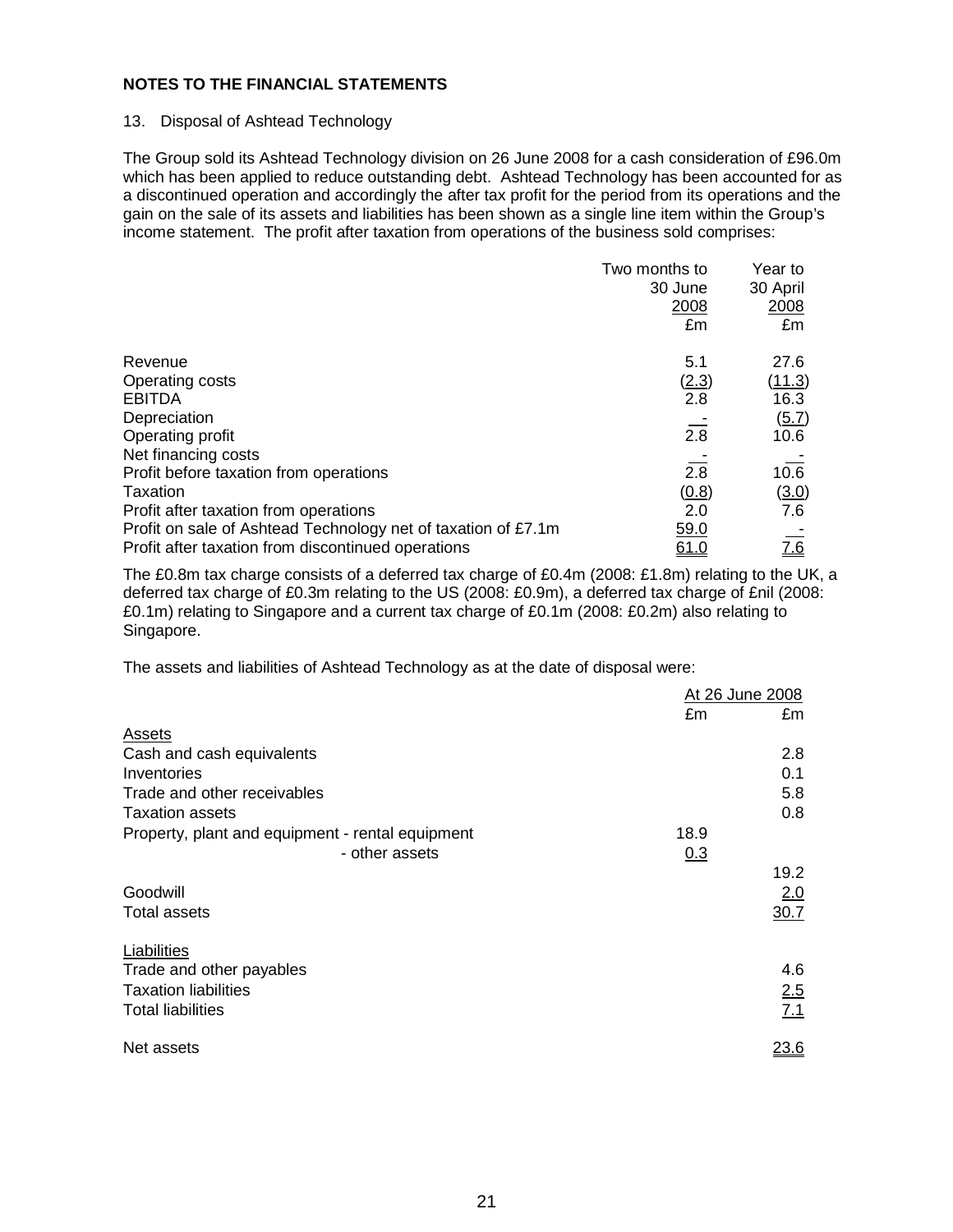#### **NOTES TO THE CONDENSED INTERIM FINANCIAL STATEMENTS**

#### 13. Disposal of Ashtead Technology (continued)

The proceeds from the sale of Ashtead Technology which have been included in the profit after tax from discontinued operations are as follows:

| Sale of Ashtead Technology                                             | 2009<br>£m  |
|------------------------------------------------------------------------|-------------|
| Consideration received                                                 | 96.0        |
| Less: Costs of disposal                                                | (5.1)       |
| Net disposal consideration                                             | 90.9        |
| Less: Carrying amounts of net assets disposed of                       | (23.6)      |
| Less: Recycling of cumulative foreign exchange translation differences | (1.2)       |
| Gain on sale before taxation                                           | 66.1        |
| Taxation                                                               | (7.1)       |
|                                                                        | <u>59.0</u> |

The results of the discontinued operations which have been included in the consolidated cash flow statement are as follows:

|                                                    | Two months to | Year to      |
|----------------------------------------------------|---------------|--------------|
|                                                    | 30 June       | 30 April     |
|                                                    | 2008          | 2008         |
|                                                    | £m            | £m           |
| Cash flows attributable to discontinued operations |               |              |
| Cash flows from operating activities               | 2.8           | 7.1          |
| Cash flows from investing activities               |               |              |
| Cash flows from financing activities               | (0.3)         | <u>(7.1)</u> |
|                                                    | <u>2.5</u>    |              |
| Net cash inflow on disposal                        |               |              |
| Consideration received in cash                     | 96.0          |              |
| Less: Cash and cash equivalents balance sold       | (2.8)         |              |
| Less: Costs of disposal paid                       | (3.9)         |              |
| Net consideration reported on cash flow statement  | <u>89.3</u>   |              |

#### 14. Contingent liabilities and contingent assets

Sunbelt is subject to a class action lawsuit in Florida alleging, inter alia, that NationsRent (prior to its acquisition by Sunbelt in 2006) improperly charged its customers an environmental fee. In February 2009 the court certified a class of all persons charged an environmental fee by NationsRent in the period between June 2003 and August 2006. The plaintiffs are asking that the environmental fee be returned to class members (an estimated \$20m), plus interest and legal costs. The plaintiff's claim is based on the theory that because NationsRent did not place the environmental fee revenue into an escrow account, it spent no money on 'environmental-related' expenses and the fee was 'pure profit'. Sunbelt's legal advisers believe that the merits of the lawsuit are weak because there is no legal obligation to place the environmental fee into a segregated account. Moreover, NationsRent never indicated to its customers the environmental fee was hypothecated to any particular expenditure and, regardless, NationsRent incurred substantial 'environmental related' costs. On 28 May 2009, a similar case was filed in the North Carolina Court against Sunbelt by a plaintiff represented by the same plaintiff attorneys acting in the Florida case.

The Group is also subject to periodic legal claims and tax audits in the ordinary course of its business, none of which, including the NationsRent environmental matter, is expected to have a significant impact on the Group's financial position.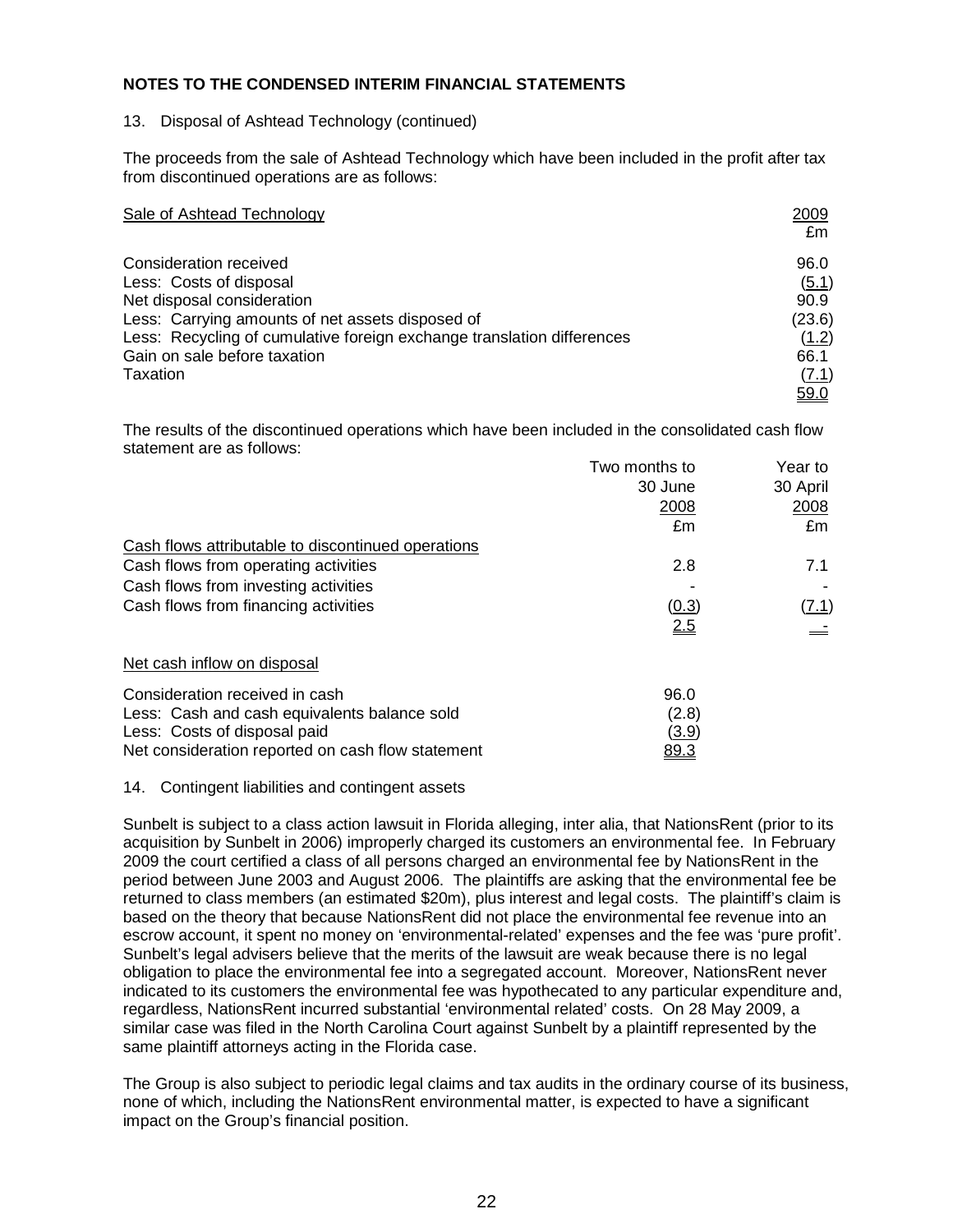#### **REVIEW OF FOURTH QUARTER, BALANCE SHEET AND CASH FLOW**

#### **Fourth quarter**

|                                                      | Revenue |       | <b>EBITDA</b> |       | Operating profit |        |
|------------------------------------------------------|---------|-------|---------------|-------|------------------|--------|
|                                                      | 2009    | 2008  | 2009          | 2008  | 2009             | 2008   |
| Sunbelt in \$m                                       | 266.2   | 367.5 | <u>78.2</u>   | 131.2 | <u>17.3</u>      | 64.9   |
| Sunbelt in £m                                        | 189.4   | 185.5 | 57.6          | 66.4  | 16.2             | 32.9   |
| A-Plant                                              | 42.7    | 59.3  | 11.9          | 19.0  | 1.6              | 8.3    |
| Group central costs                                  |         |       | (1.3)         | (1.7) | (1.4)            | (1.8)  |
|                                                      | 232.1   | 244.8 | 68.2          | 83.7  | 16.4             | 39.4   |
| Net financing costs                                  |         |       |               |       | (16.6)           | (17.3) |
| (Loss)/profit before tax, exceptionals and           |         |       |               |       |                  |        |
| amortisation from continuing operations              |         |       |               |       | (0.2)            | 22.1   |
| Ashtead Technology                                   |         |       |               |       |                  | 3.3    |
| <b>Exceptional items</b>                             |         |       |               |       | (27.9)           | (0.3)  |
| Amortisation                                         |         |       |               |       | (1.2)            | (0.7)  |
| Total Group (loss)/profit before taxation            |         |       |               |       | (29.3)           | 24.4   |
| Taxation                                             |         |       |               |       | 12.6             | (6.9)  |
| Profit attributable to equity holders of the Company |         |       |               |       | (16.7)           | 17.5   |

Fourth quarter results reflect the weak market conditions which now exist in both our US and UK markets with Sunbelt's rental revenue in dollars declining 24% and A-Plant's 22% in the quarter against strong prior year comparatives earned when market conditions were still good. Fourth quarter revenues reflected a reduction in Sunbelt's fleet size of 8%, physical utilisation of 61% (2008: 64%) and a 14% reduction in yield. At A-Plant, fleet size was 5% less than the prior year, whilst utilisation was 68% (2008: 74%) and yield also reduced 11%.

Including some early benefit from the cost reduction measures, costs, before depreciation, declined 20% in Sunbelt and 23% in A-Plant in the quarter. As a result of the lower revenues, underlying operating profits declined in both businesses whilst the stronger exchange rate and lower central costs helped bring the underlying operating profit at Group level to £16.4m (2008: £39.4m).

Lower interest rates as well as lower debt levels were largely offset by the translation impact from the stronger dollar bringing the quarter's interest charge to £16.6m (2008: £17.3m) whilst the underlying pre-tax loss for the quarter was £0.2m (2008: profit of £22.1m).

Exceptional items of £27.9m include £12.3m and £15.6m relating to, respectively, the US and UK cost reduction programmes. The quarter's results also included a £1.2m expense for amortisation of acquired intangibles.

#### **Balance sheet**

#### Fixed assets

Capital expenditure in the year was £238.3m (2008: £331.0m) of which £207.5m was invested in the rental fleet (2008: £294.8m in total). Expenditure on rental equipment was 87% of total capital expenditure with the balance relating to the delivery vehicle fleet, property improvements and to computer equipment.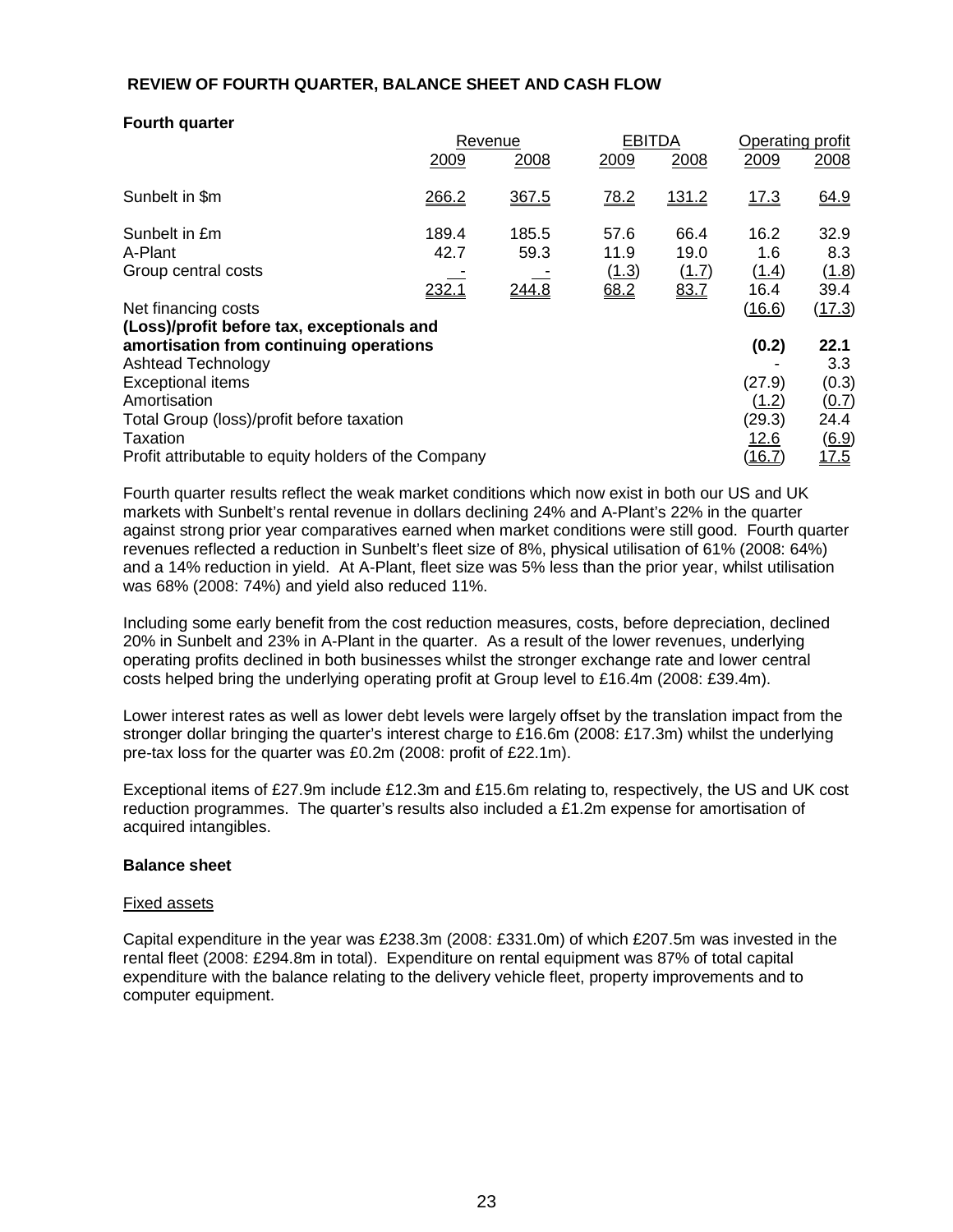Capital expenditure by division was as follows:

|                                                      | 2009  | 2008       |
|------------------------------------------------------|-------|------------|
| Sunbelt in \$m                                       | 221.0 | 352.2      |
| Sunbelt in £m                                        | 149.1 | 177.8      |
| A-Plant                                              | 58.4  | 108.3      |
| Continuing operations                                | 207.5 | 286.1      |
| <b>Ashtead Technology</b>                            |       | <u>8.7</u> |
| Total rental equipment                               | 207.5 | 294.8      |
| Delivery vehicles, property improvements & computers | 30.8  | 36.2       |
| Total additions                                      | 238.3 | 331.0      |

As a result of the decision to actively reduce fleet size due to the recession, both Sunbelt's and A-Plant's fleets were smaller at 30 April 2009 than at 30 April 2008. Accordingly, this year all capital expenditure has been for replacement. In 2008, £126.0m was spent on growth and £168.8m on replacement.

The average age of the Group's serialised rental equipment, which constitutes the substantial majority of our fleet, at 30 April 2009 was 35 months (2008: 31 months) on a net book value basis. Sunbelt's fleet had an average age of 38 months (2008: 34 months) comprising 39 months for aerial work platforms which have a longer life and 36 months for the remainder of its fleet and A-Plant's fleet had an average age of 27 months (2008: 23 months).

The original cost of the Group's rental fleet and the dollar utilisation for the year ended 30 April 2009 are shown below:

|                          | Rental fleet at original cost<br>LTM |                              | <b>LTM</b> rental<br>and rental | LTM<br>dollar             | LTM<br>physical |             |
|--------------------------|--------------------------------------|------------------------------|---------------------------------|---------------------------|-----------------|-------------|
|                          | 30 April 2009                        | 30 April 2008                | average                         | related revenues          | utilisation     | utilisation |
| Sunbelt in \$m           | 2,136                                | 2,314                        | 2,284                           | 1,311                     | 57%             | 66%         |
| Sunbelt in £m<br>A-Plant | 1.442<br><u>321</u><br>1,763         | 1.168<br>360<br><u>1,528</u> | 1.541<br><u>365</u><br>0.906    | 783<br><u> 191</u><br>974 | 57%<br>52%      | 66%<br>67%  |

Dollar utilisation is defined as rental revenues divided by average fleet at original (or "first") cost. Dollar utilisation at Sunbelt was 57% in the year ended 30 April 2009 (2008: 62%). Dollar utilisation of 52% (2008: 60%) at A-Plant reflects the lower pricing (relative to equipment cost) in the competitive UK market. Physical utilisation is time based utilisation, which is calculated as the daily average of the original cost of equipment on rent as a percentage of the total value of equipment in the fleet at the measurement date.

#### Trade receivables

Receivable days at 30 April were 47 days (2008: 52 days). The bad debt charge for the year ended 30 April 2009 as a percentage of total turnover was 1.6% (2008: 0.8%). Trade receivables at 30 April 2009 of £124.0m (2008: £137.1m) are stated net of provisions for bad debts and credit notes of £17.6m (2008: £12.6m) with the provision representing 12.4% (2008: 8.4%) of gross receivables.

#### Trade and other payables

Group payable days were 53 days in 2009 (2008: 70 days). The reduction is due, primarily, to lower capital expenditure related payables at 30 April 2009 of £9.4m (2008: £24.1m) which have longer payment terms. Payment periods for purchases other than rental equipment vary between seven and 45 days and for rental equipment between 30 and 120 days.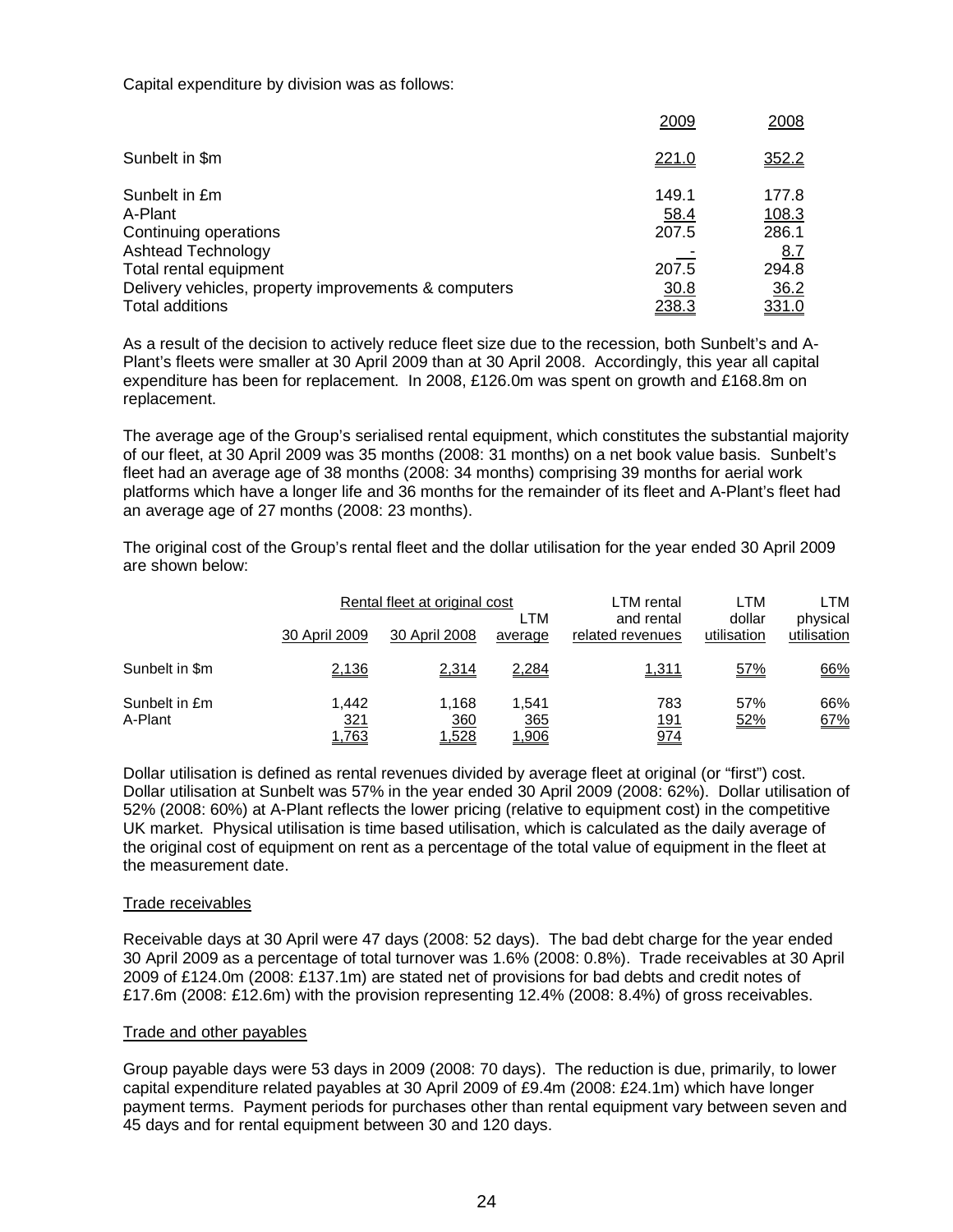|                                                       | Year to 30 April |               |
|-------------------------------------------------------|------------------|---------------|
|                                                       | <u>2009</u>      | 2008          |
|                                                       | £m               | £m            |
| <b>EBITDA before exceptional items</b>                | 358.9            | 380.0         |
| Cash inflow from operations before exceptional        |                  |               |
| items and changes in rental equipment                 | 373.6            | 356.4         |
| Cash efficiency ratio*                                | 104.1%           | 93.8%         |
| Maintenance rental capital expenditure                | (208.5)          | (195.3)       |
| Non-rental capital expenditure                        | (27.1)           | (35.8)        |
| Rental equipment disposal proceeds                    | 85.3             | 87.1          |
| Other property, plant and equipment disposal proceeds | 6.6              | 5.6           |
| Tax received/(paid)                                   | $0.8\,$          | (6.4)         |
| Financing costs paid                                  | (64.7)           | (76.4)        |
| Cash flow before growth capex and exceptionals        | 166.0            | 135.2         |
| Growth capital expenditure                            |                  | (120.4)       |
| <b>Exceptional costs</b>                              | (9.4)            | (9.5)         |
| Free cash flow                                        | 156.6            | 5.3           |
| Business disposals/(acquisitions)                     | 89.0             | (5.9)         |
| Total cash generated/(absorbed)                       | 245.6            | (0.6)         |
| Dividends paid                                        | (12.9)           | (10.5)        |
| Share buy-backs and other equity transactions (net)   | <u>(15.9)</u>    | <u>(24.0)</u> |
| Decrease/(increase) in net debt                       | <u> 216.8</u>    | <u>(35.1)</u> |

\* Cash inflow from operations before exceptional items and changes in rental equipment as a percentage of EBITDA before exceptional items.

Cash inflow from operations before exceptional items and changes in rental equipment increased 4.8% to £373.6m and the cash efficiency ratio was 104.1% (2008: 93.8%) as we converted over 100% of our pre-exceptional EBITDA into cash.

This year payments for capital expenditure were broadly in line with capital expenditure delivered into the fleet with a net £143.7m spent in the year (2008: £258.8m).

There was a small tax recovery reflecting the fact that tax payments remain low as a result of tax depreciation in excess of book and utilisation of tax losses. Financing costs paid differ slightly from the accounting charge in the income statement due to the timing of interest payments in the year and non-cash interest charges. They reduced significantly due to the impact of both lower average interest rates and lower average debt levels.

After exceptional costs paid of £9.4m, representing mostly staff severance and vacant property costs, the Group generated £245.6m of net cash inflow in the year. This reflected net cash generation of £156.6m from operations and a further £89.0m generated from the sale of Ashtead Technology. £28.8m of this net inflow was returned to equity shareholders by way of dividends (£12.9m) and share buy-backs (£15.9m) with the balance of £216.8m applied to reduce outstanding debt.

#### Net debt

|                                                       | 2009    | 2008  |
|-------------------------------------------------------|---------|-------|
|                                                       | £m      | £m    |
| First priority senior secured bank debt               | 501.1   | 556.2 |
| Finance lease obligations                             | 7.9     | 15.2  |
| 8.625% second priority senior secured notes, due 2015 | 165.1   | 122.2 |
| 9% second priority senior secured notes, due 2016     | 363.5   | 271.4 |
|                                                       | 1,037.6 | 965.0 |
| Cash and cash equivalents                             | (1.7)   | (1.8) |
| Total net debt                                        | 1.035.9 | 963.2 |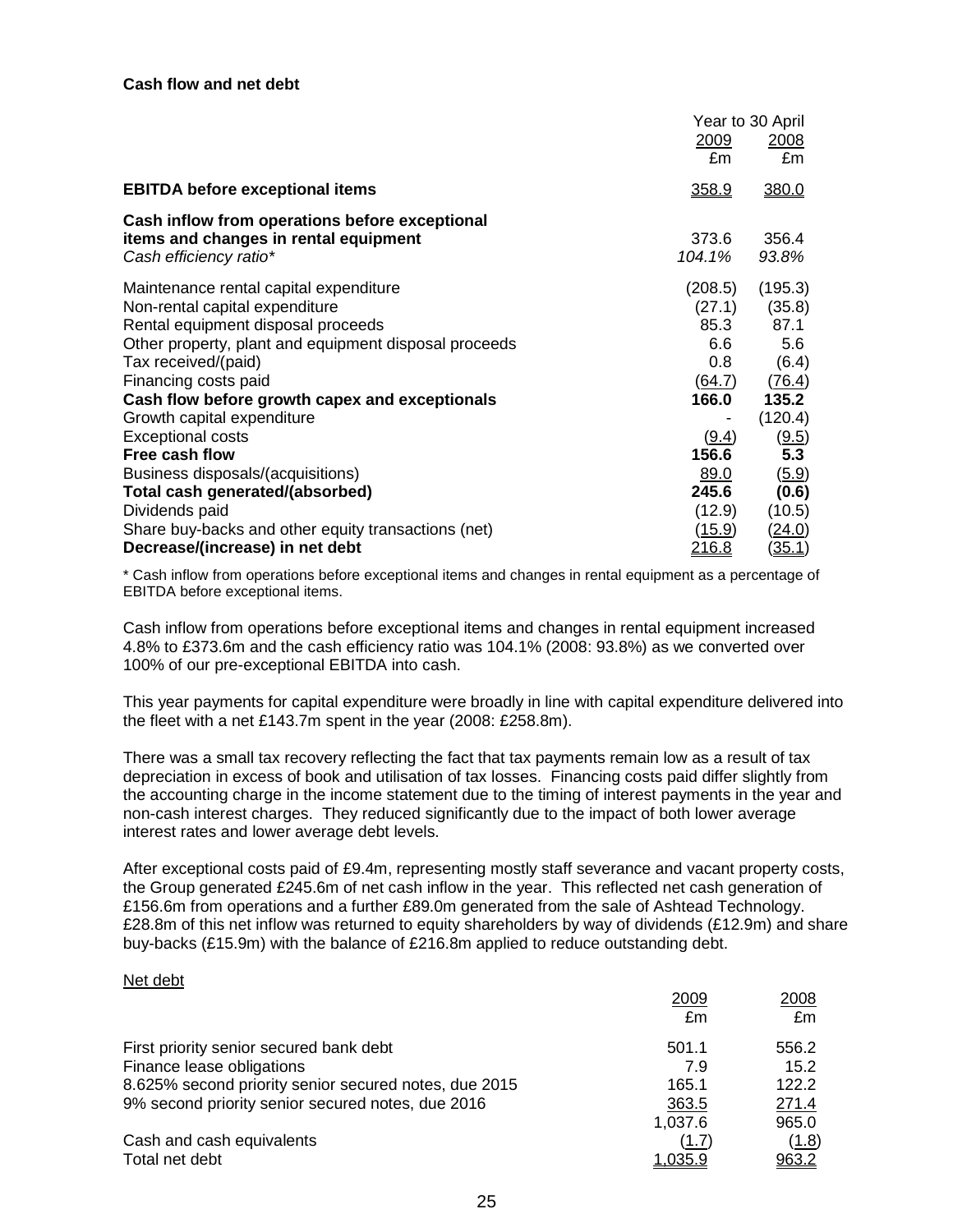Net debt at 30 April 2009 was £1,035.9m (30 April 2008: £963.2m) which includes a translation increase of £285.0m due to the weakness of sterling relative to the dollar. The Group's underlying EBITDA (excluding Ashtead Technology) for the year calculated at constant 30 April 2009 exchange rates was £395.1m. Accordingly the ratio of net debt to underlying EBITDA was 2.6 times at constant exchange rates at 30 April 2009 (30 April 2008: 2.5 times).

The Group's debt facilities are now committed for a weighted average period of approximately 4.6 years with the earliest significant maturity being in August 2011. The weighted average interest cost of these facilities (including non-cash amortisation of deferred debt raising costs) is approximately 6%, most of which is tax deductible in the US where the tax rate is 39%. Financial performance covenants under the two senior secured notes issues are only measured at the time new debt is raised. There are two financial performance covenants under the asset based first priority senior bank facility:

- funded debt to EBITDA before exceptional items not to exceed 4.0 times; and
- a fixed charge ratio comparing EBITDA before exceptional items less net capital expenditure paid in cash to the sum of scheduled debt repayments plus cash interest, cash tax payments and dividends paid which is required to be equal or greater to 1.1 times.

These covenants are not, however, required to be adhered to when availability (the difference between the borrowing base and facility utilisation) exceeds \$125m. At 30 April 2009 availability under the bank facility was \$550m (\$602m at 30 April 2008). Although the covenants were therefore not required to be measured at 30 April 2009, the Group was in compliance with both of them at that date. Accordingly, the Board continues to believe that it is appropriate to prepare the accounts on a going concern basis.

### **Financial risk management**

The Group's trading and financing activities expose it to various financial risks that, if left unmanaged, could adversely impact on current or future earnings. Although not necessarily mutually exclusive, these financial risks are categorised separately according to their different generic risk characteristics and include market risk (foreign currency risk and interest rate risk), credit risk and liquidity risk.

# Market risk

The Group's activities expose it primarily to interest rate and currency risk. Interest rate risk is monitored on a continuous basis and managed, where appropriate, through the use of interest rate swaps whereas the use of forward foreign exchange contracts to manage currency risk is considered on an individual non-trading transaction basis. The Group is not exposed to commodity price risk or equity price risk as defined in IFRS 7.

#### Interest rate risk

The Group has fixed and variable rate debt in issue with 52% of the drawn debt at a fixed rate. The Group's accounting policy requires all borrowings to be held at amortised cost. As a result, the carrying value of fixed rate debt is unaffected by changes in credit conditions in the debt markets and there is therefore no exposure to fair value interest rate risk. The Group's debt that bears interest at a variable rate comprises all outstanding borrowings under the senior secured credit facility. The interest rates currently applicable to this variable rate debt are LIBOR as applicable to the currency borrowed (US dollars or pounds) plus 175bp.

The Group periodically utilises interest rate swap agreements to manage and mitigate its exposure to changes in interest rates. However, during the year ended and as at 30 April 2009, the Group had no such outstanding swap agreements. The Group also holds cash and cash equivalents, which earn interest at a variable rate.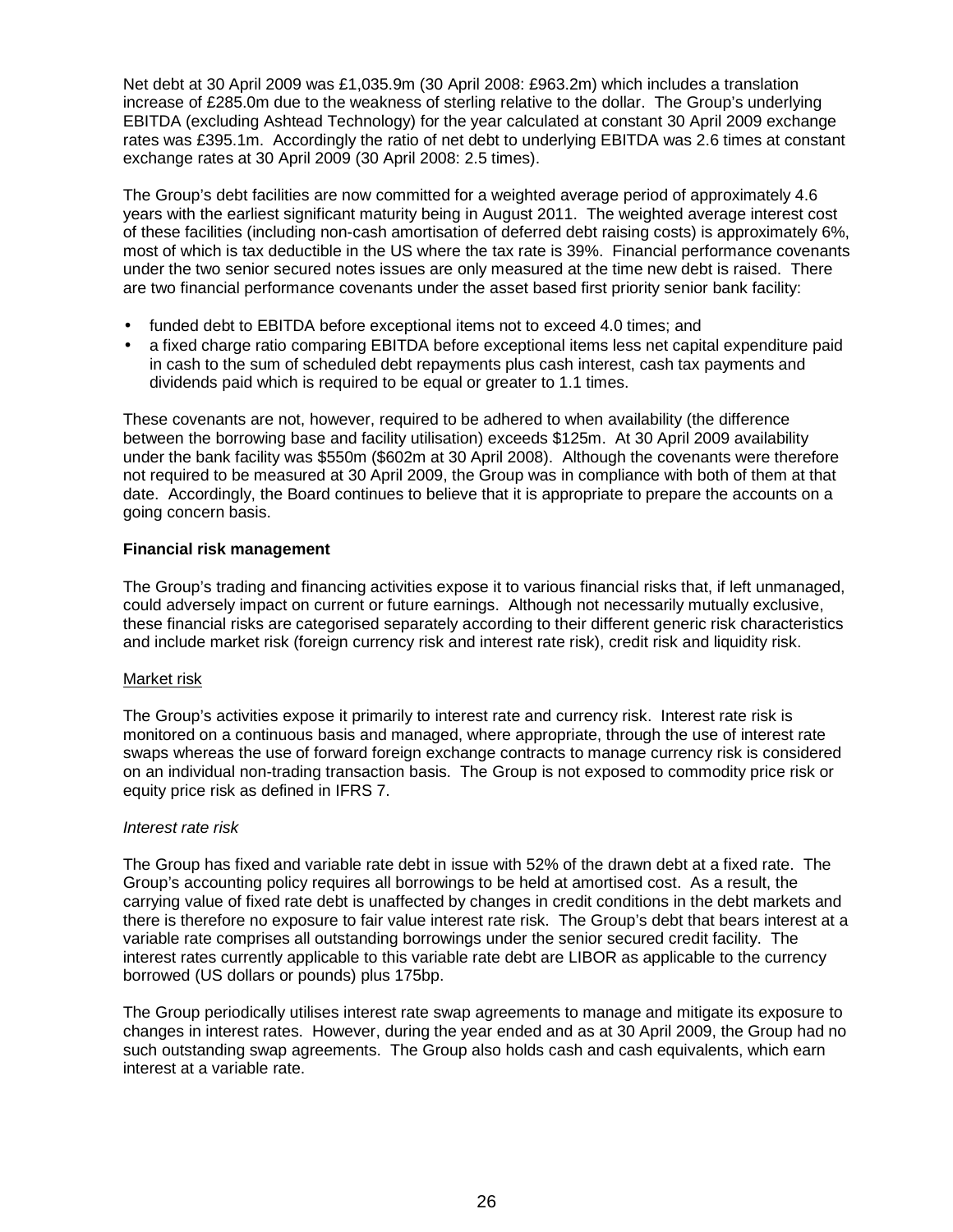#### Currency exchange risk

Currency exchange risk is limited to translation risk as there are no transactions in the ordinary course of business that take place between foreign entities. The Group's reporting currency is the pound sterling. However, a majority of our assets, liabilities, revenue and costs is denominated in US dollars. The Group has arranged its financing such that virtually all of its debt is also denominated in US dollars so that there is a natural partial offset between its dollar-denominated net assets and earnings and its dollar-denominated debt and interest expense.

The Group's exposure to exchange rate movements on trading transactions is relatively limited. All Group companies invoice revenues in their respective local currency and generally incur expense and purchase assets in their local currency. Consequently, the Group does not routinely hedge either forecast foreign exchange exposures or the impact of exchange rate movements on the translation of overseas profits into sterling. Where the Group does hedge, it maintains appropriate hedging documentation. Foreign exchange risk on significant non-trading transactions (e.g. acquisitions) is considered on an individual basis.

#### Credit risk

The Group's financial assets are cash and bank balances and trade and other receivables. The Group's credit risk is primarily attributable to its trade receivables. The amounts presented in the balance sheet are net of allowances for doubtful receivables. The credit risk on liquid funds and derivative financial instruments is limited because the counterparties are banks with high credit ratings assigned by international credit rating agencies.

The Group has a large number of unrelated customers, serving over 680,000 during the financial year, and does not have any significant credit exposure to any particular customer. Each business segment manages its own exposure to credit risk according to the economic circumstances and characteristics of the markets they serve. The Group believes that management of credit risk on a devolved basis enables it to assess and manage credit risk more effectively. However, broad principles of credit risk management practice are observed across the Group, such as the use of credit rating agencies and the maintenance of a credit control function.

#### Liquidity risk

Liquidity risk is the risk that the Group could experience difficulties in meeting its commitments to creditors as financial liabilities fall due for payment.

The Group generates significant free cash flow (defined as cash flow from operations less replacement capital expenditure net of proceeds of asset disposals, interest paid and tax paid). This free cash flow is available to the Group to invest in growth capital expenditure, acquisitions and dividend payments or to reduce debt.

In addition to the free cash flow from normal trading activities, additional liquidity is available through the Group's ABL facility. At 30 April 2009, availability under this facility was \$550m (£371m).

#### **Principal risks and uncertainties**

The Group faces a number of risks and uncertainties in its day-to-day operations and it is management's role to mitigate and manage these risks. The Board has established a formal risk management process which has identified the following principal risks and uncertainties which could affect employees, operations, revenues, profits, cash flows and assets of the Group: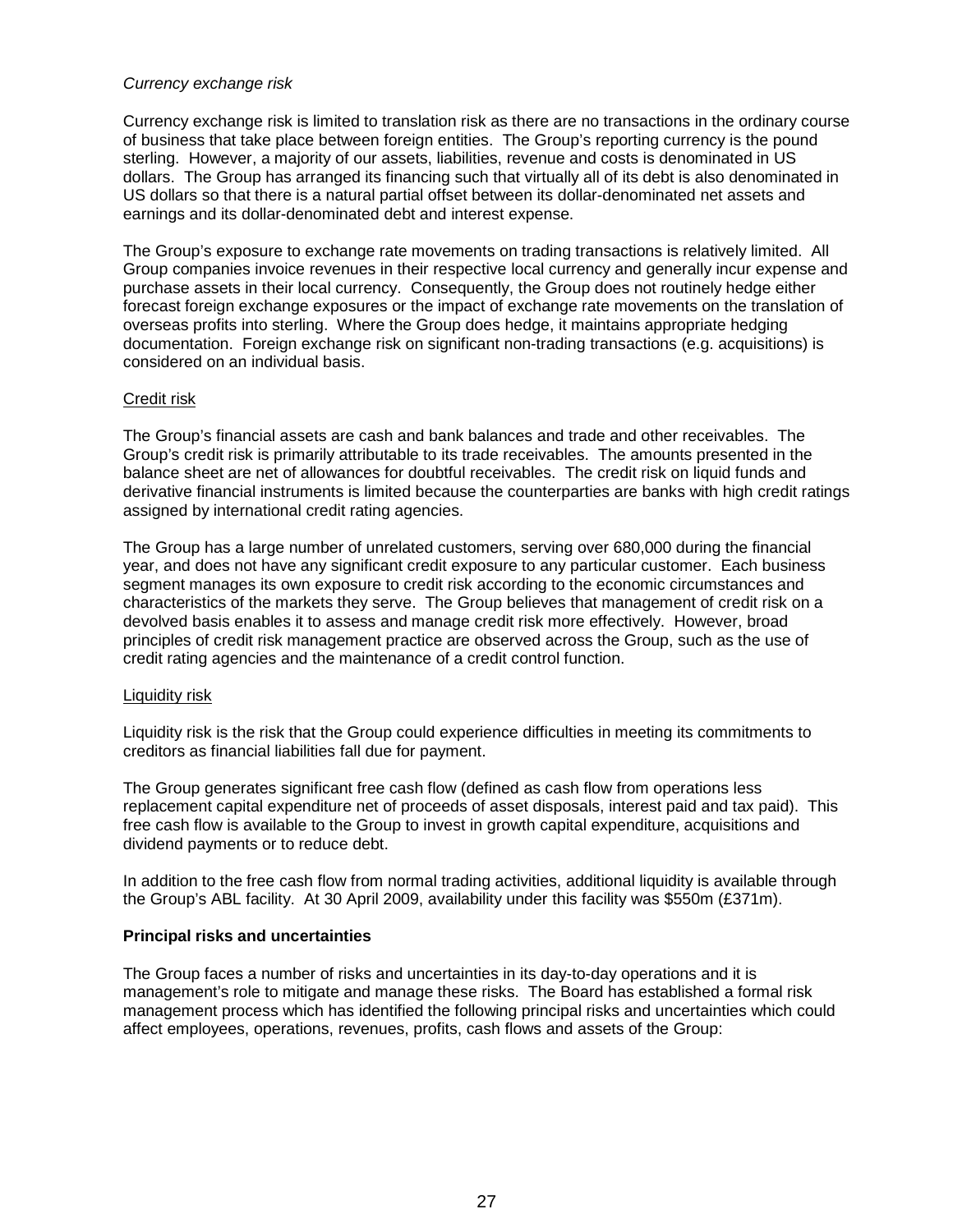#### Economic conditions

The construction industry in which we earn the majority of our revenues is cyclical with construction industry cycles typically lagging the general economic cycle by between six and 18 months. We recognise that we operate in a cyclical industry and expect that demand for our products and services will decline during the down phase of the cycle. As a result we seek to manage our operations prudently through the different phases of the cycle to our competitive advantage. We have also arranged our capital structure and our debt facilities in recognition of the cyclical nature of our industry.

#### **Competition**

The Group operates in a highly competitive market. While there are a small number of large companies, such as ourselves, operating on a national basis in each of our markets, there are also a large number of much smaller competitors at a local level. Considerable barriers of entry make it unlikely that additional national competitors will emerge in the short to medium term due to the significant effort and resources needed to develop the suitable IT systems, personnel, locations and equipment fleets required to operate on a national scale. However, on a local basis there is considerable churn amongst our smaller competitors.

The competitive trading environment in which we operate helps maintain our business focus on creating commercial advantage by providing our customers with a high level of service, consistently, and at a price they consider good value. We regularly estimate and monitor our market share and track the performance of our competitors to ensure that we are performing effectively.

#### People

Our ability to attract and retain good people is key to delivering superior performance and customer service. We believe we provide attractive remuneration packages that reward and incentivise our staff, many of whom remain with us for much of their careers, thus preserving our skills base. If we were to suffer excessive staff turnover then it is likely that there would be an impact on our ability to maintain the appropriate quality of service to our customers which would ultimately adversely impact our financial performance.

#### Health and safety

The Board is determined to ensure that our businesses provide a safe working environment for all our employees. We also have substantial processes in place to help support our customers exercise their responsibility to their own workforces when using our equipment. We maintain appropriate health and safety policies and procedures to reasonably guard our employees against risk and reinforce these procedures through appropriate training and induction programmes. Failures in our health and safety practices could have an adverse impact on individuals, attract financial penalties or harm our reputation.

#### **Acquisitions**

It is part of the Group's strategy at the appropriate time in the construction cycle to acquire businesses in our core markets which add value. We recognise the risks associated in acquiring businesses and mitigate the risk of failure of an acquisition through a rigorous acquisition process, which is overseen by the Board. We undertake detailed operational and financial due diligence to ensure particularly that operational risks are identified and appropriately factored into our valuation of the target. Risks associated with the post-acquisition integration of an acquired business are mitigated through the development of a rigorous integration plan with close management and monitoring to ensure synergies are realised fully.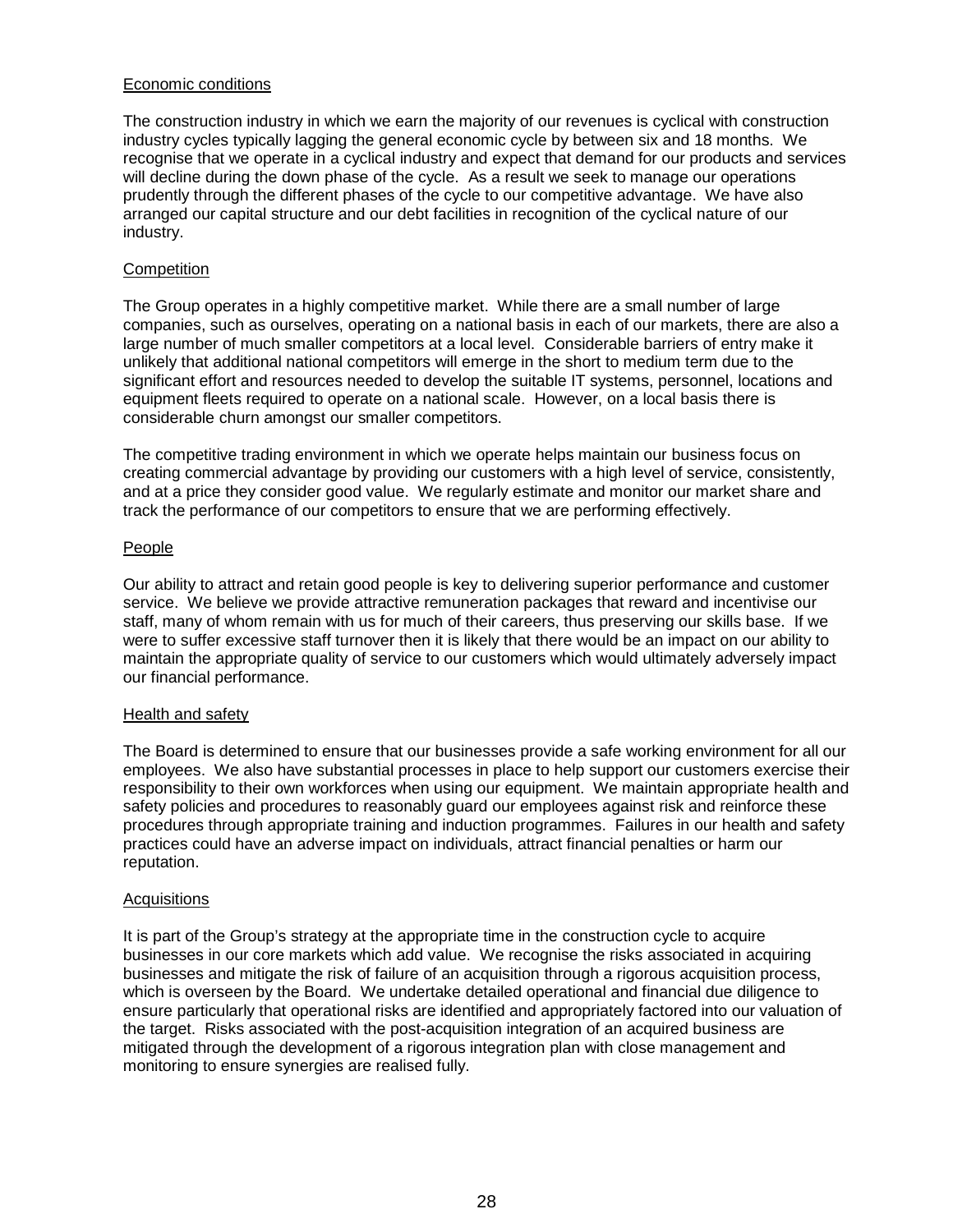#### Information technology

Our businesses involve us in tracking and recording a high volume of relatively low value transactions. For example we own over 280,000 units of rental equipment and in the past year entered into 2.4m rental contracts which are tracked and controlled using fully integrated computer systems in the US and UK. We are therefore heavily dependent on the robustness of the application software and network infrastructure which delivers these systems.

Both Sunbelt and A-Plant have invested in sophisticated and well protected data centres with multiple data links to protect against the risk of failure and consequently ensure these systems are on-line to all our locations every working day. A serious uncured failure in this area would have an immediate effect so each business also maintains separate near-live back-up data centres which are designed to be able to provide the necessary services in the event of a failure at the primary site. Both businesses have also prepared detailed business recovery plans which are tested periodically.

#### Compliance with laws and regulations

The regulatory environment changes frequently imposing a continuing need on the Group to ensure that it has appropriate processes in place to achieve compliance with relevant legislation. The Group's policies and practices therefore evolve as we update them to take account of changes in legal obligations. Our training and induction programmes are designed to ensure that our staff receive appropriate training and briefing on the policies relevant to their position and function in the organisation. This is underpinned by a Group-wide ethics policy and 'whistle blowing' arrangements, by which employees may, in confidence, raise concerns about any improprieties. Failures in these processes could result in reputational damage or financial penalty.

#### Accounting and treasury

There is a risk that fraud or accounting discrepancies may occur if our financial and operational control framework is inadequate. This could result in a misstatement of the Group's financial performance. The Group believes that it has established a robust internal financial control framework to mitigate this risk.

The Group's trading and financial activities expose it to various financial risks which, if left unmanaged, could adversely affect current or future earnings. Principal amongst these are the risks that either the Group's existing debt facilities become unavailable by virtue of non-compliance with the terms of those agreements or that the Group fails to replace existing facilities prior to their maturity and consequently has inadequate debt facilities available to it to meet its borrowing requirements.

The risk that the Group's existing facilities become unavailable for any reason is substantially mitigated by the form of facilities chosen by the Group as discussed under "net debt" above which results in there being effectively no quarterly monitored financial covenants to adhere to and also in the Group maintaining substantial availability on its asset-based senior bank debt. The Group maintains close contacts with the providers of all its debt facilities to ensure they have timely access to all the information about the Group that they require.

The liquidity risk, relating to the continued availability to the Group of sufficient debt facilities is managed firstly by the long maturity profile in the Group's existing facilities which have an average remaining term of 4.6 years at 30 April 2009. Within this the earliest maturity is of the asset based senior bank debt facility where the existing commitment expires on 31 August 2011. The finance director reports regularly to the Board on the management of our debt liquidity profile.

#### **Suppliers**

The inability to obtain the right equipment and parts at the right time for a reasonable cost could have an adverse impact on the Group's financial performance. We have established close relationships with suppliers that have a strong reputation for product quality and reliability and good after-sales service and support. We believe the Group also has sufficient alternative sources of supply for the equipment it purchases in each of its product categories. The size and scale of our business and of our rental fleets also enables us to negotiate favourable delivery, pricing, warranty and other terms with our suppliers.